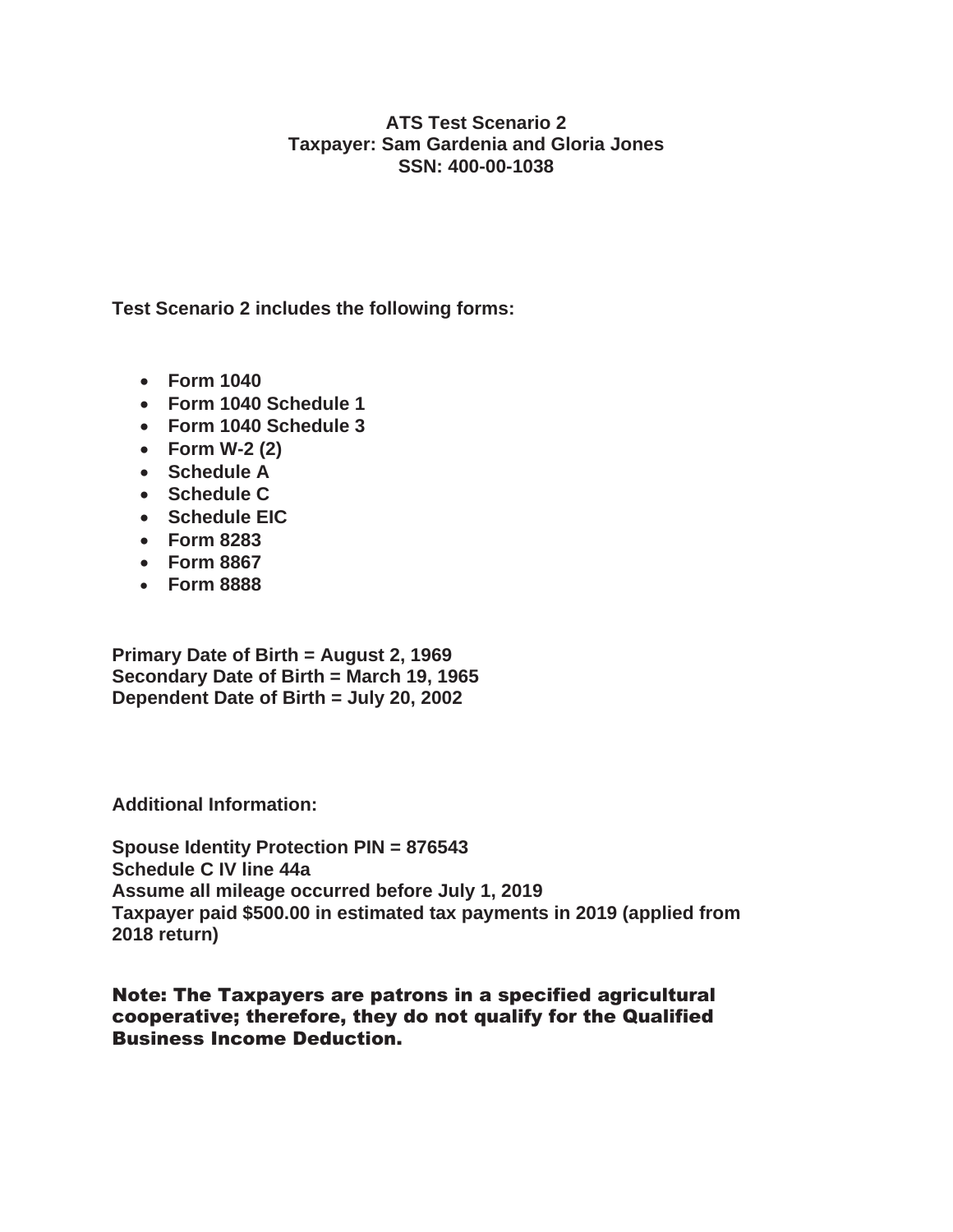| <b>Filing Status</b><br>Check only                                                                                                               | Married filing jointly<br>Single                                                                                                                                                                                                     | Married filing separately (MFS)     Head of household (HOH) |                                                                                                                                                                                                                                |                                                        | Qualifying widow(er) (QW)                             |                                           |
|--------------------------------------------------------------------------------------------------------------------------------------------------|--------------------------------------------------------------------------------------------------------------------------------------------------------------------------------------------------------------------------------------|-------------------------------------------------------------|--------------------------------------------------------------------------------------------------------------------------------------------------------------------------------------------------------------------------------|--------------------------------------------------------|-------------------------------------------------------|-------------------------------------------|
| one box.                                                                                                                                         | If you checked the MFS box, enter the name of spouse. If you checked the HOH or QW box, enter the child's name if the qualifying person is<br>a child but not your dependent.                                                        |                                                             |                                                                                                                                                                                                                                |                                                        |                                                       |                                           |
|                                                                                                                                                  | Your first name and middle initial                                                                                                                                                                                                   | Last name                                                   |                                                                                                                                                                                                                                |                                                        | Your social security number                           |                                           |
| Sam                                                                                                                                              |                                                                                                                                                                                                                                      |                                                             | Gardenia                                                                                                                                                                                                                       |                                                        | 400 00 1038                                           |                                           |
|                                                                                                                                                  | If joint retul spous. first me and<br>iddle i                                                                                                                                                                                        | Last name                                                   |                                                                                                                                                                                                                                |                                                        |                                                       | $S_{\mu}$ e's cial security number        |
| Gloria                                                                                                                                           |                                                                                                                                                                                                                                      |                                                             | Jones                                                                                                                                                                                                                          |                                                        | 400 00 1071                                           |                                           |
| Home $addr \rightarrow (num)^r$                                                                                                                  | and reet).<br>$\nu$ bu h<br>OX,                                                                                                                                                                                                      | instructions.                                               |                                                                                                                                                                                                                                | Apt. no.                                               | Pre lent Election Campaign                            |                                           |
|                                                                                                                                                  | 231 Red Run Street                                                                                                                                                                                                                   |                                                             |                                                                                                                                                                                                                                |                                                        | nere i<br>jointly, want \$3 to go to this fund.       | u, or your spouse if filing               |
|                                                                                                                                                  | City, town or post office, state, and ZIP code. If you have a foreign address, also complete spaces below (see instructions).                                                                                                        |                                                             |                                                                                                                                                                                                                                |                                                        |                                                       | Checking a box below will not change your |
|                                                                                                                                                  | New York, NY 10011                                                                                                                                                                                                                   |                                                             |                                                                                                                                                                                                                                |                                                        | tax or refund.                                        | $\sqrt{}$ You Spouse                      |
| Foreign country name                                                                                                                             |                                                                                                                                                                                                                                      | Foreign province/state/county                               |                                                                                                                                                                                                                                | Foreign postal code                                    | If more than four dependents,                         |                                           |
|                                                                                                                                                  |                                                                                                                                                                                                                                      |                                                             |                                                                                                                                                                                                                                |                                                        | see instructions and √ here ▶                         |                                           |
| <b>Standard</b><br><b>Deduction</b>                                                                                                              | <b>Someone can claim:</b> You as a dependent                                                                                                                                                                                         | Your spouse as a dependent                                  |                                                                                                                                                                                                                                |                                                        |                                                       |                                           |
|                                                                                                                                                  | Spouse itemizes on a separate return or you were a dual-status alien                                                                                                                                                                 |                                                             |                                                                                                                                                                                                                                |                                                        |                                                       |                                           |
| Age/Blindness                                                                                                                                    | You:<br>    Were born before January 2, 1955                                                                                                                                                                                         | Are blind                                                   | Spouse:                                                                                                                                                                                                                        | Was born before January 2, 1955                        | $\sqrt{}$ is blind                                    |                                           |
|                                                                                                                                                  | <b>Dependents</b> (see instructions):                                                                                                                                                                                                | (2) Social security number                                  | (3) Relationship to you                                                                                                                                                                                                        |                                                        | (4) $\checkmark$ if qualifies for (see instructions): |                                           |
| (1) First name                                                                                                                                   | ast name                                                                                                                                                                                                                             |                                                             |                                                                                                                                                                                                                                | Child tax credit                                       |                                                       | Crodit for other dependents               |
| Timothy                                                                                                                                          | Gardenia                                                                                                                                                                                                                             | $\overline{400}$ -00-1070                                   | Son                                                                                                                                                                                                                            |                                                        |                                                       | $\overline{\mathbf{M}}$                   |
|                                                                                                                                                  |                                                                                                                                                                                                                                      |                                                             |                                                                                                                                                                                                                                |                                                        |                                                       |                                           |
|                                                                                                                                                  |                                                                                                                                                                                                                                      |                                                             |                                                                                                                                                                                                                                |                                                        |                                                       |                                           |
|                                                                                                                                                  |                                                                                                                                                                                                                                      |                                                             |                                                                                                                                                                                                                                |                                                        |                                                       |                                           |
|                                                                                                                                                  | Wages, salaries, tips, etc. Attach Form(s) W-2<br>1                                                                                                                                                                                  |                                                             | $\sim$                                                                                                                                                                                                                         |                                                        | 1                                                     |                                           |
|                                                                                                                                                  | Tax-exempt interest<br>2a                                                                                                                                                                                                            | 2a                                                          |                                                                                                                                                                                                                                | <b>b</b> Taxable interest. Attach Sch. B if required   | 2 <sub>b</sub>                                        |                                           |
|                                                                                                                                                  |                                                                                                                                                                                                                                      | 3a                                                          |                                                                                                                                                                                                                                | <b>b</b> Ordinary dividends. Attach Sch. B if required | 3 <sub>b</sub>                                        |                                           |
|                                                                                                                                                  | Qualified dividends<br>3a                                                                                                                                                                                                            |                                                             |                                                                                                                                                                                                                                |                                                        |                                                       |                                           |
|                                                                                                                                                  | IRA distributions<br>4a                                                                                                                                                                                                              | 4a                                                          | <b>b</b> Taxable amount                                                                                                                                                                                                        | and the company of the company of                      | 4 <sub>b</sub>                                        |                                           |
|                                                                                                                                                  | Pensions and annuities<br>C                                                                                                                                                                                                          | 4 <sub>c</sub>                                              | <b>d</b> Taxable amount                                                                                                                                                                                                        |                                                        | 4d                                                    |                                           |
| filing separately,<br>\$12,200                                                                                                                   | Social security benefits<br>5a                                                                                                                                                                                                       | 5a                                                          | <b>b</b> Taxable amount                                                                                                                                                                                                        |                                                        | 5 <sub>b</sub>                                        |                                           |
| jointly or Qualifying                                                                                                                            | Capital gain or (loss). Attach Schedule D if required. If not required, check here<br>6                                                                                                                                              |                                                             |                                                                                                                                                                                                                                |                                                        | 6                                                     |                                           |
| widow(er),                                                                                                                                       | Other income from Schedule 1, line 9<br>7a                                                                                                                                                                                           |                                                             | and a contract of the contract of the contract of the contract of the contract of the contract of the contract of the contract of the contract of the contract of the contract of the contract of the contract of the contract |                                                        | 7a                                                    |                                           |
| \$24,400                                                                                                                                         | Add lines 1, 2b, 3b, 4b, 4d, 5b, 6, and 7a. This is your <b>total income</b><br>b                                                                                                                                                    |                                                             |                                                                                                                                                                                                                                |                                                        | 7 <sub>b</sub>                                        |                                           |
| household,                                                                                                                                       | Adjustments to income from Schedule 1, line 22 \cdots and a set of the set of the 22 \cdots and a set of the 22 \cdots are discussed by the set of the 22 \cdots are discussed by the 22 \cdots are discussed by the 22 \cdots<br>8a |                                                             |                                                                                                                                                                                                                                |                                                        | 8a                                                    |                                           |
| \$18,350                                                                                                                                         | Subtract line 8a from line 7b. This is your adjusted gross income<br>b                                                                                                                                                               |                                                             | the company of the company of the company of                                                                                                                                                                                   |                                                        | 8b                                                    |                                           |
| any box under<br>Standard                                                                                                                        | 9<br><b>Standard deduction or itemized deductions (from Schedule A)</b>                                                                                                                                                              |                                                             | 9                                                                                                                                                                                                                              |                                                        |                                                       |                                           |
| <b>Standard</b><br>Deduction for-<br>· Single or Married<br>· Married filing<br>· Head of<br>· If you checked<br>Deduction,<br>see instructions. | Qualified business income deduction. Attach Form 8995 or Form 8995-A<br>10                                                                                                                                                           |                                                             | 10                                                                                                                                                                                                                             |                                                        |                                                       |                                           |

**Privacy Act, and Paperwork Reduction Act Notice, see separate instructions.** Cat. No. 11320B Form **1040** (2019)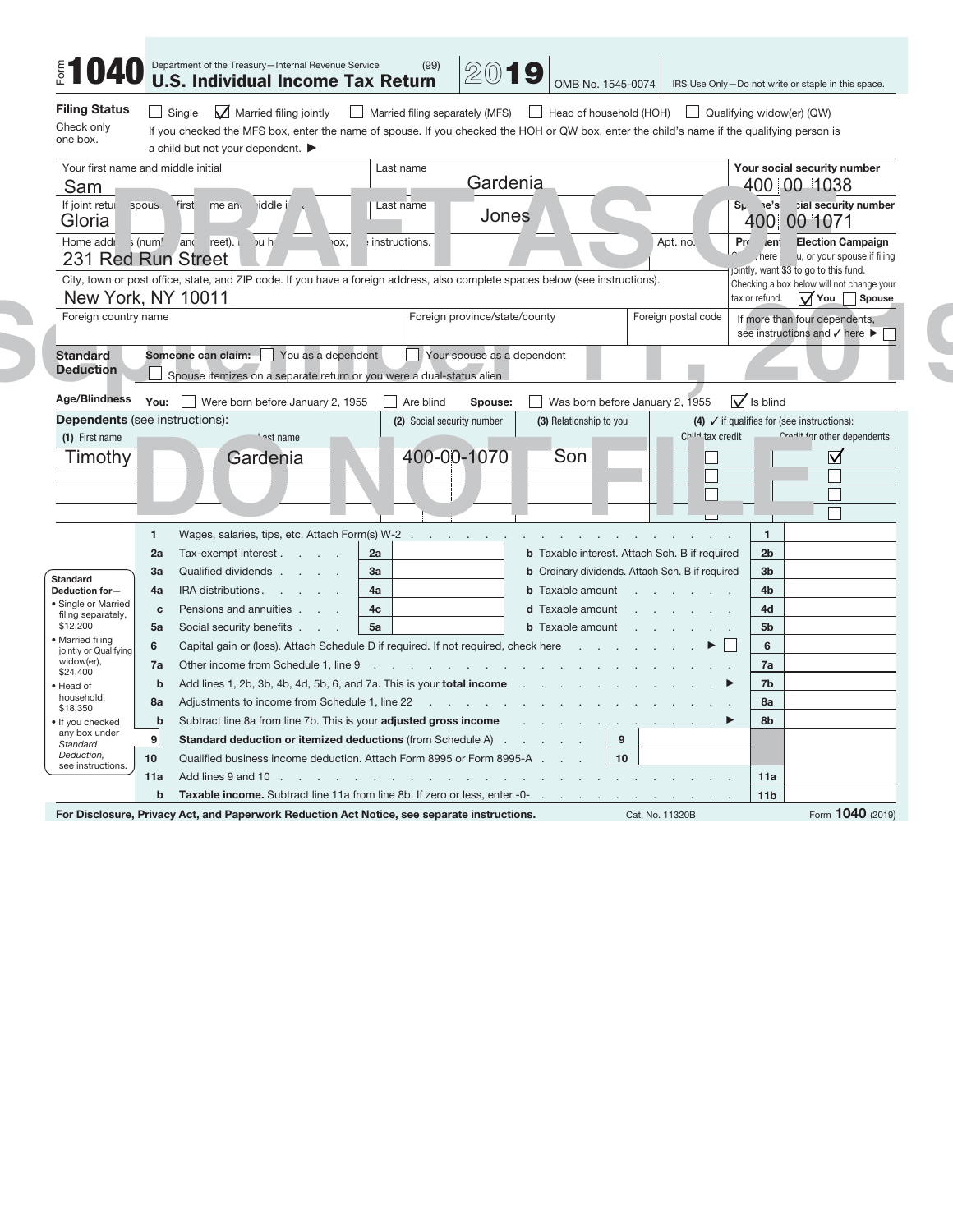|                                      | Form 1040 (2019)                                                                                                                                                                                                                                                                                                      |                                                                                                     |                               |                                      |                                        |                                 |                |           | Page 2                                 |
|--------------------------------------|-----------------------------------------------------------------------------------------------------------------------------------------------------------------------------------------------------------------------------------------------------------------------------------------------------------------------|-----------------------------------------------------------------------------------------------------|-------------------------------|--------------------------------------|----------------------------------------|---------------------------------|----------------|-----------|----------------------------------------|
|                                      | 12a                                                                                                                                                                                                                                                                                                                   | Tax (see inst.) Check if any from Form(s): $1 \square 8814 2 \square 4972 3 \square$                |                               | 12a                                  |                                        |                                 |                |           |                                        |
|                                      | $\mathbf b$<br>Add Schedule 2, line 3, and line 12a and enter the total                                                                                                                                                                                                                                               |                                                                                                     |                               |                                      |                                        | 12 <sub>b</sub>                 |                |           |                                        |
|                                      | 13a                                                                                                                                                                                                                                                                                                                   | Child tax credit or credit for other dependents                                                     |                               | 13a                                  |                                        |                                 |                |           |                                        |
|                                      | b<br>Add Schedule 3, line 7, and line 13a and enter the total                                                                                                                                                                                                                                                         |                                                                                                     |                               | and a strategic control of the state |                                        | 13 <sub>b</sub>                 |                |           |                                        |
|                                      | 14<br>Subtract line 13b from line 12b. If zero or less, enter -0-                                                                                                                                                                                                                                                     |                                                                                                     |                               |                                      |                                        | 14                              |                |           |                                        |
|                                      | 15                                                                                                                                                                                                                                                                                                                    | Other taxes, including self-employment tax, from Schedule 2, line 10                                |                               |                                      |                                        | 15                              |                |           |                                        |
|                                      | 16                                                                                                                                                                                                                                                                                                                    | Add lines 14 and 15. This is your <b>total tax</b>                                                  |                               |                                      |                                        | 16                              |                |           |                                        |
|                                      | Federal income tax withheld from Forms W-2 and 1099<br>17                                                                                                                                                                                                                                                             |                                                                                                     |                               |                                      |                                        | 17                              |                |           |                                        |
| • If you have a                      | Other payments and refundable credits:<br>18                                                                                                                                                                                                                                                                          |                                                                                                     |                               |                                      |                                        |                                 |                |           |                                        |
| qualifying child,                    | Earned income credit (EIC)<br>a                                                                                                                                                                                                                                                                                       |                                                                                                     |                               | 18a                                  |                                        |                                 |                |           |                                        |
| attach Sch. EIC.<br>• If you have    | Additional child tax credit. Attach Schedule 8812<br>$\mathbf b$                                                                                                                                                                                                                                                      |                                                                                                     |                               | 18 <sub>b</sub>                      |                                        |                                 |                |           |                                        |
| nontaxable<br>combat pay, see        | American opportunity credit from Form 8863, line 8<br>С                                                                                                                                                                                                                                                               |                                                                                                     |                               | 18 <sub>c</sub>                      |                                        |                                 |                |           |                                        |
| instructions.                        | Schedule 3, line 14<br>d                                                                                                                                                                                                                                                                                              | the company of the company of the company                                                           |                               | 18d                                  |                                        |                                 |                |           |                                        |
|                                      | e                                                                                                                                                                                                                                                                                                                     | Id lines 18a through 18d. These are $\frac{1}{10}$ r total other payments and refundable c          |                               | lits                                 |                                        |                                 |                |           |                                        |
|                                      | lin<br>՝d 1                                                                                                                                                                                                                                                                                                           | entr<br>ur t                                                                                        |                               | $\sim$                               |                                        | 19                              |                |           |                                        |
| Id                                   | th<br>line<br>ine                                                                                                                                                                                                                                                                                                     | $\frac{1}{2}$ 16 ft<br>ict<br>sut                                                                   | is e amount you of            | paid<br>÷.                           |                                        | $\mathfrak{p}$                  |                |           |                                        |
|                                      | $\frac{1}{10}$ flin $\frac{1}{10}$<br>war<br>efur                                                                                                                                                                                                                                                                     | Id t<br>$\mathbf{u}$ .<br>$\overline{3}$ m                                                          | 988 atta ed, check here       |                                      | $\blacktriangleright$ $\triangleright$ |                                 | 1 <sub>n</sub> |           |                                        |
| Direct depos<br>See instructi        | Routing number<br>▶b                                                                                                                                                                                                                                                                                                  |                                                                                                     | $\blacktriangleright$ c Type: | Checking                             | $\frac{1}{2}$ svings                   |                                 |                |           |                                        |
|                                      | $\blacktriangleright$ d<br>Account number                                                                                                                                                                                                                                                                             |                                                                                                     |                               |                                      |                                        |                                 |                |           |                                        |
|                                      | 22                                                                                                                                                                                                                                                                                                                    | Amount of line 20 you want applied to your 2020 estimated tax                                       |                               | 22                                   |                                        |                                 |                |           |                                        |
| <b>Amount</b>                        | 23                                                                                                                                                                                                                                                                                                                    | <b>Amount you owe.</b> Subtract line 19 from line 16. For details on how to pay, see instructions . |                               | $\mathcal{A}=\mathcal{A}$ .          | $\sim$                                 | ▶<br>23                         |                |           |                                        |
| <b>You Owe</b>                       | 24                                                                                                                                                                                                                                                                                                                    | Estimated tax penalty (see instructions)                                                            | ▶                             | 24                                   |                                        |                                 |                |           |                                        |
| <b>Third Party</b>                   | Do you want to allow another person (other than your paid preparer) to discuss this return with the IRS? See instructions.                                                                                                                                                                                            |                                                                                                     |                               |                                      |                                        |                                 |                |           | Yes. Complete below.                   |
|                                      |                                                                                                                                                                                                                                                                                                                       |                                                                                                     |                               |                                      |                                        |                                 | No             |           |                                        |
| <b>Designee</b>                      |                                                                                                                                                                                                                                                                                                                       |                                                                                                     |                               |                                      |                                        |                                 |                |           |                                        |
| (Other than                          | Designee's                                                                                                                                                                                                                                                                                                            | Phone                                                                                               |                               |                                      | Personal identification                |                                 |                |           |                                        |
| paid preparer)                       | $name \triangleright$                                                                                                                                                                                                                                                                                                 | no.                                                                                                 |                               |                                      | number (PIN)                           |                                 |                |           |                                        |
| <b>Sign</b>                          | Under penalties of perjury, I declare that I have examined this return and accompanying schedules and statements, and to the best of my knowledge and belief, they are true,<br>correct, and complete. Declaration of preparer (other than taxpayer) is based on all information of which preparer has any knowledge. |                                                                                                     |                               |                                      |                                        |                                 |                |           |                                        |
| <b>Here</b>                          | Your signature                                                                                                                                                                                                                                                                                                        | Date                                                                                                | Your occupation               |                                      |                                        | If the IRS sent you an Identity |                |           |                                        |
|                                      |                                                                                                                                                                                                                                                                                                                       |                                                                                                     |                               |                                      |                                        | Protection PIN, enter it here   |                |           |                                        |
| Joint return?                        |                                                                                                                                                                                                                                                                                                                       |                                                                                                     |                               |                                      |                                        | (see inst.)                     |                |           |                                        |
| See instructions.<br>Keep a copy for | Spouse's signature. If a joint return, both must sign.                                                                                                                                                                                                                                                                | Date                                                                                                | Spouse's occupation           |                                      |                                        | If the IRS sent your spouse an  |                |           |                                        |
| your records.                        |                                                                                                                                                                                                                                                                                                                       |                                                                                                     |                               |                                      |                                        | (see inst.)                     |                |           | Identity Protection PIN, enter it here |
|                                      | Phone no.                                                                                                                                                                                                                                                                                                             | Email address                                                                                       |                               |                                      |                                        |                                 |                |           |                                        |
|                                      | Preparer's name                                                                                                                                                                                                                                                                                                       | Preparer's signature                                                                                |                               | Date                                 | <b>PTIN</b>                            |                                 |                | Check if: |                                        |
| <b>Paid</b>                          | Walter Orchid                                                                                                                                                                                                                                                                                                         | Walter Orchild                                                                                      |                               |                                      |                                        | P00000001                       |                |           | 3rd Party Designee                     |
| <b>Preparer</b><br><b>Use Only</b>   | Orchid Tax<br>Firm's name ▶                                                                                                                                                                                                                                                                                           |                                                                                                     |                               | Phone no.                            |                                        |                                 |                |           | Self-employed                          |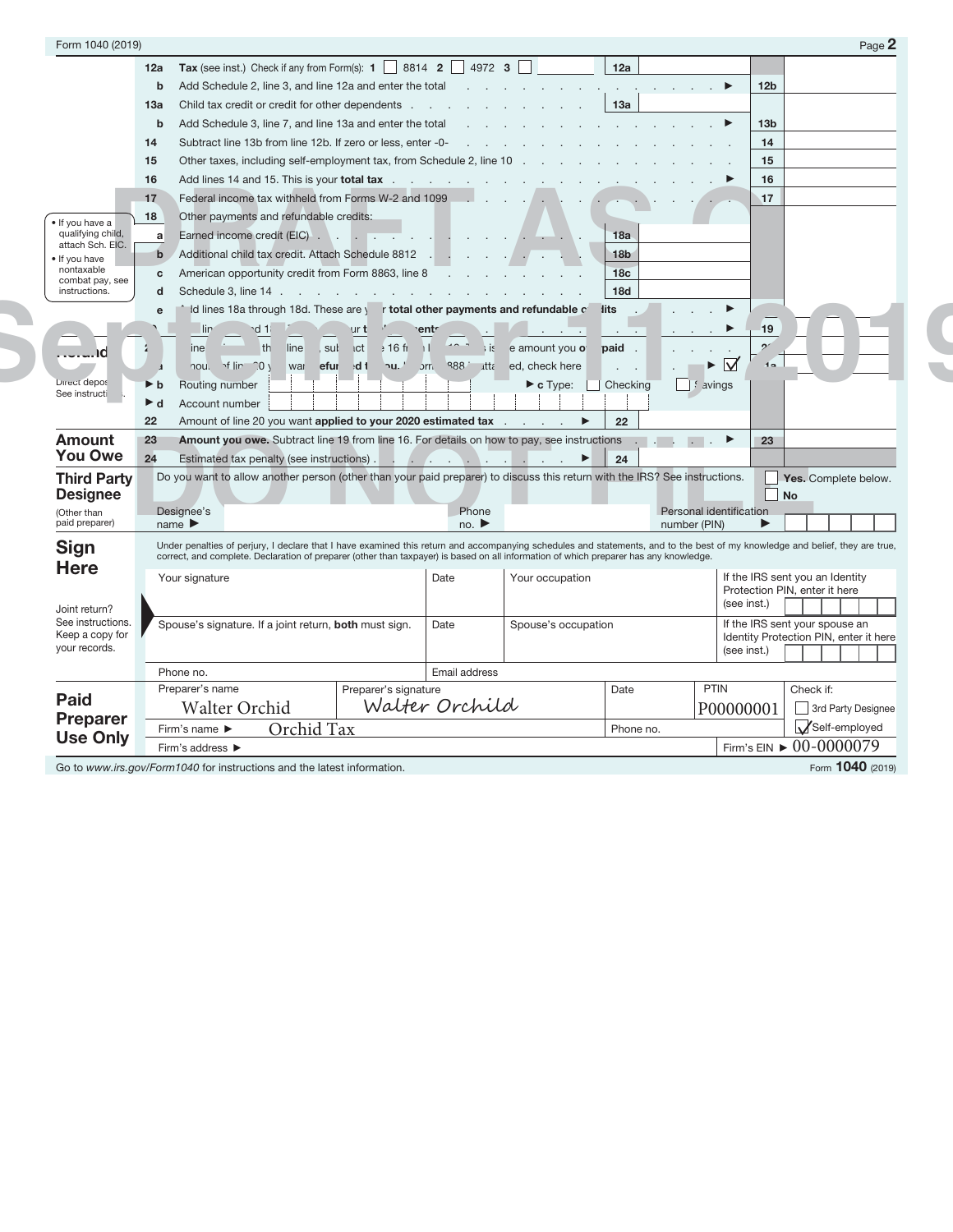**SCHEDULE 1 (Form 1040 or 1040-SR)** 

## **Additional Income and Adjustments to Income**

Department of the Treasury Internal Revenue Service

▶ Attach to Form 1040 or 1040-SR.

▶ Go to www.irs.gov/Form1040 for instructions and the latest information.

Attachment Sequence No. **01** Name(s) shown on Form 1040 or 1040-SR **Your social security number**

OMB No. 1545-0074 20**19**

## Sam Gardenia & Gloria Jones 400-00-1038

|                | At any time during 2019, did you receive, sell, send, exchange, or otherwise acquire any financial interest in any                                                                                                             |                |                                        |  |
|----------------|--------------------------------------------------------------------------------------------------------------------------------------------------------------------------------------------------------------------------------|----------------|----------------------------------------|--|
|                |                                                                                                                                                                                                                                |                |                                        |  |
| <b>Part I</b>  | <b>Additional Income</b>                                                                                                                                                                                                       |                |                                        |  |
| $\blacksquare$ | Taxable refunds, credits, or offsets of state and local income taxes.                                                                                                                                                          | $\overline{1}$ |                                        |  |
| 2a             |                                                                                                                                                                                                                                | 2a             |                                        |  |
| b              |                                                                                                                                                                                                                                |                |                                        |  |
| 3              |                                                                                                                                                                                                                                | $\mathbf{3}$   |                                        |  |
| 4              |                                                                                                                                                                                                                                | 4              |                                        |  |
| 5              | Rental real estate, royalties, partnerships, S corporations, trusts, etc. Attach Schedule E                                                                                                                                    | $\overline{5}$ |                                        |  |
| 6              | Farm income or (loss). Attach Schedule Fermi and Schedule Fermi and Schedule Fermi and Schedule Fermi and Schedule Fermi and Schedule Fermi and Schedule Fermi and Schedule Fermi and Schedule Fermi and Schedule Fermi and Sc | 6              |                                        |  |
| $\overline{7}$ |                                                                                                                                                                                                                                | $\overline{7}$ |                                        |  |
| 8              |                                                                                                                                                                                                                                |                |                                        |  |
|                |                                                                                                                                                                                                                                | 8              |                                        |  |
| 9              | Combine lines 1 through 8. Enter here and on Form 1040 or 1040-SR, line 7a                                                                                                                                                     | $\overline{9}$ |                                        |  |
| Part II        | <b>Adjustments to Income</b>                                                                                                                                                                                                   |                |                                        |  |
| 10             | Educator expenses et al., and a control of the control of the control of the control of the control of the control of the control of the control of the control of the control of the control of the control of the control of | 10             |                                        |  |
| 11             | Certain business expenses of reservists, performing artists, and fee-basis government officials. Attach                                                                                                                        |                |                                        |  |
|                |                                                                                                                                                                                                                                | 11             |                                        |  |
| 12             | Health savings account deduction. Attach Form 8889 And Alexander Alexander Alexander Alexander Alexander Alexander                                                                                                             | 12             |                                        |  |
| 13             | Moving expenses for members of the Armed Forces. Attach Form 3903                                                                                                                                                              | 13             |                                        |  |
| 14             |                                                                                                                                                                                                                                | 14             |                                        |  |
| 15             |                                                                                                                                                                                                                                | 15             |                                        |  |
| 16             |                                                                                                                                                                                                                                | 16             |                                        |  |
| 17             |                                                                                                                                                                                                                                | 17             |                                        |  |
| 18a            |                                                                                                                                                                                                                                | 18a            |                                        |  |
| b              |                                                                                                                                                                                                                                |                |                                        |  |
| C              |                                                                                                                                                                                                                                |                |                                        |  |
| 19             |                                                                                                                                                                                                                                | 19             |                                        |  |
| 20             |                                                                                                                                                                                                                                | 20             |                                        |  |
| 21             | Reserved for future use received a receiver and contact the contact the contact of the contact of the contact of the contact of the contact of the contact of the contact of the contact of the contact of the contact of the  | 21             |                                        |  |
| 22             | Add lines 10 through 21. These are your adjustments to income. Enter here and on Form 1040 or                                                                                                                                  |                |                                        |  |
|                |                                                                                                                                                                                                                                | 22             |                                        |  |
|                | For Paperwork Reduction Act Notice, see your tax return instructions.<br>Cat. No. 71479F                                                                                                                                       |                | Schedule 1 (Form 1040 or 1040-SR) 2019 |  |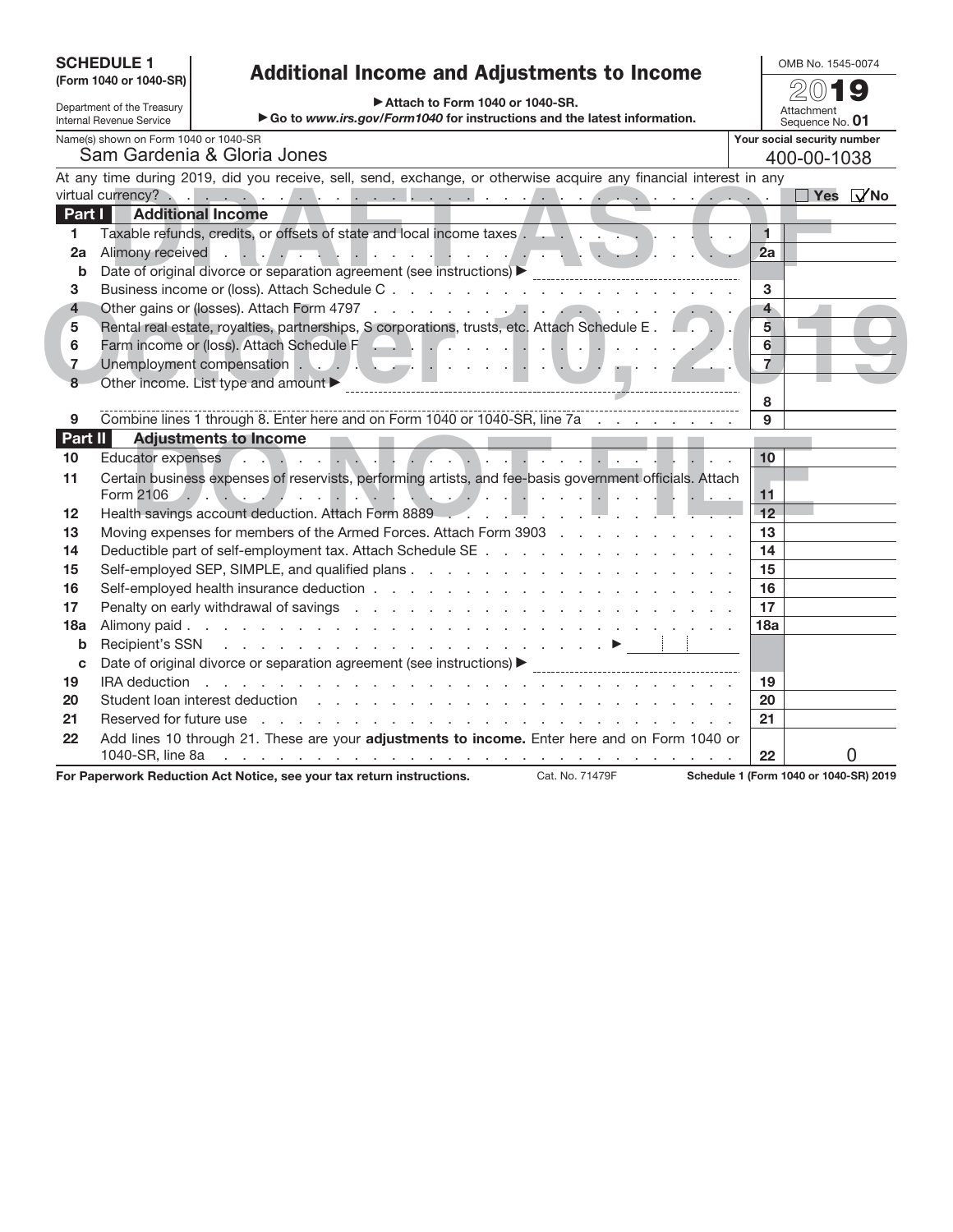| <b>SCHEDULE 3</b>      |  |
|------------------------|--|
| (Form 1040 or 1040-SR) |  |

Department of the Treasury Internal Revenue Service

# **Additional Credits and Payments**

OMB No. 1545-0074 20**19**

|  |  | Attach to Form 1040 or 1040-SR. |
|--|--|---------------------------------|
|  |  |                                 |

▶ Go to www.irs.gov/Form1040 for instructions and the latest information.

Attachment Sequence No. **03**

Name(s) shown on Form 1040 or 1040-SR<br>
Sam Gardenia & Gloria Jones **Your social security number**<br>
400-00-1038 Sam Gardenia & Gloria Jones

|         |                                                                                                        |                 | 1 <b>0 0 0 1 0 0 0 1 0 1 0 1 0</b>     |
|---------|--------------------------------------------------------------------------------------------------------|-----------------|----------------------------------------|
| Part I  | <b>Nonrefundable Credits</b>                                                                           |                 |                                        |
|         | Foreign tax credit. Attach Form 1116 if required                                                       |                 |                                        |
| 2       | Credit for child and dependent care expenses. Attach Form 2441                                         | $\mathbf{2}$    |                                        |
| 3       |                                                                                                        | 3               |                                        |
| 4       |                                                                                                        | $\overline{4}$  |                                        |
| 5       |                                                                                                        | 5               |                                        |
| 6       | $\mathbf{b}$ 3801<br>Other credits from Form: $a \mid$ 3800<br>$c \mid \mid$                           | 6               |                                        |
|         | Add lines 1 through 6. Enter here and include on Form 1040 or 1040-SR, line 13b                        |                 |                                        |
| Part II | <b>Other Payments and Refundable Credits</b>                                                           |                 |                                        |
| 8       | 2019 estimated tax payments and amount applied from 2018 return                                        | 8               | 500                                    |
| 9       |                                                                                                        | 9               |                                        |
| 10      | Amount paid with request for extension to file (see instructions) . 7                                  | 10 <sup>1</sup> |                                        |
| 11      |                                                                                                        | 11              |                                        |
| $12 \,$ |                                                                                                        | 12 <sup>2</sup> |                                        |
| 13      | $\bullet$ Reserved c 8885<br>Credits from Form: $\mathbf{a}$   2439<br>$\blacksquare$ d $\blacksquare$ | 13 <sub>1</sub> |                                        |
| 14      | Add lines 8 through 13. Enter here and on Form 1040 or 1040-SR, line 18d                               | 14              | 500                                    |
|         | For Paperwork Reduction Act Notice, see your tax return instructions.<br>Cat. No. 71480G               |                 | Schedule 3 (Form 1040 or 1040-SR) 2019 |
|         |                                                                                                        |                 |                                        |
|         |                                                                                                        |                 |                                        |
|         |                                                                                                        |                 |                                        |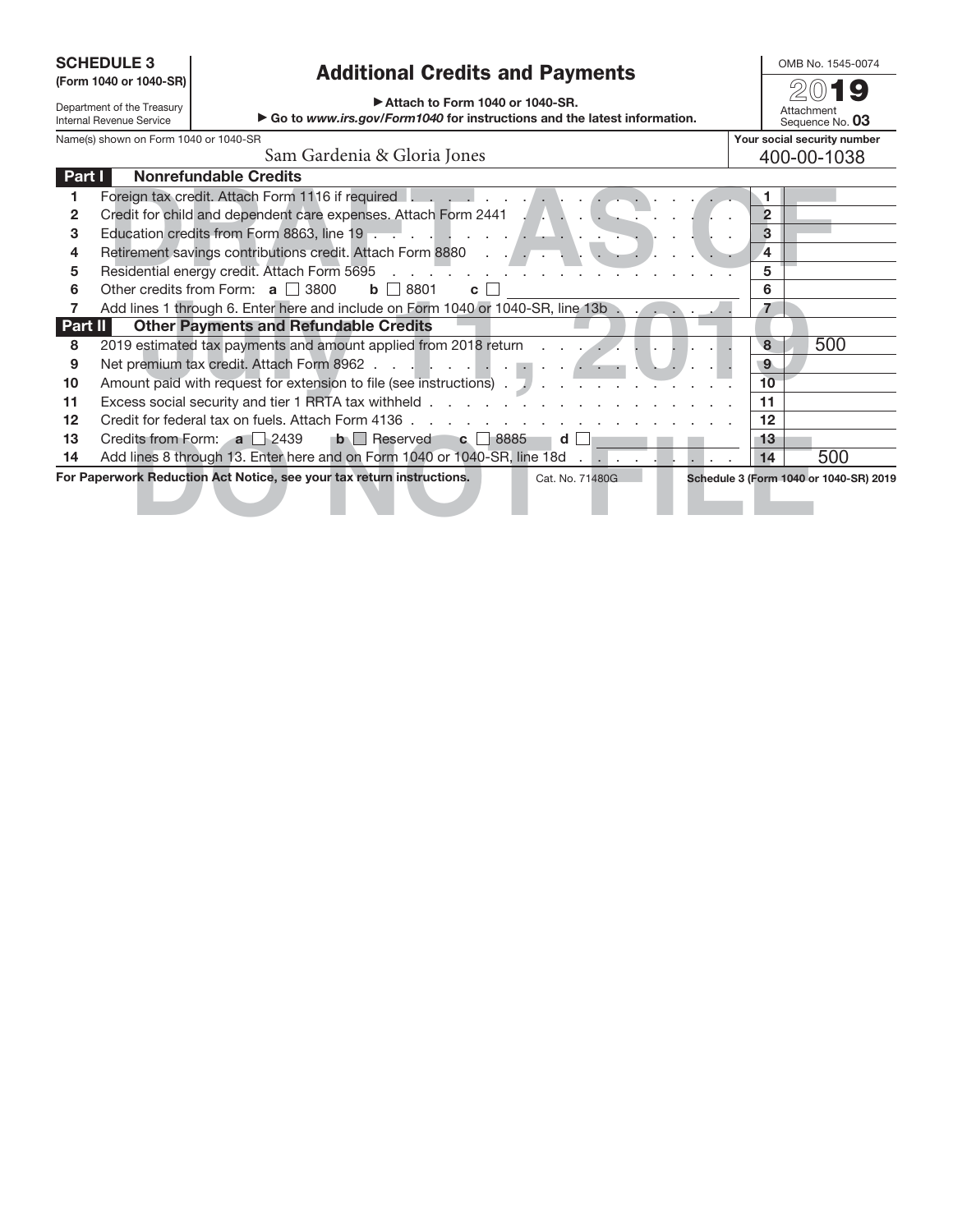| a Employee's social security number<br>400-00-1038                                                     | OMB No. 1545-0008                                |                                   | Safe, accurate,<br><b>FAST! Use</b>                                |                                             | e                       |                            | Visit the IRS website at<br>www.irs.gov/efile |                  |
|--------------------------------------------------------------------------------------------------------|--------------------------------------------------|-----------------------------------|--------------------------------------------------------------------|---------------------------------------------|-------------------------|----------------------------|-----------------------------------------------|------------------|
| <b>b</b> Employer identification number (EIN)                                                          |                                                  |                                   | 2 Federal income tax withheld<br>1 Wages, tips, other compensation |                                             |                         |                            |                                               |                  |
|                                                                                                        | 00-0000011                                       |                                   |                                                                    | 28,921                                      |                         |                            | 1,406                                         |                  |
| c Employer's name, address, and ZIP code                                                               |                                                  | 3 Social security wages<br>28,921 |                                                                    | 4 Social security tax withheld<br>1,793     |                         |                            |                                               |                  |
| <b>Newman Enterprise</b>                                                                               |                                                  |                                   |                                                                    | 5 Medicare wages and tips                   |                         |                            | 6 Medicare tax withheld                       |                  |
| 426 Busy Street                                                                                        |                                                  |                                   |                                                                    | 28,921                                      |                         |                            | 419                                           |                  |
|                                                                                                        | New York, NY 10011                               |                                   |                                                                    | 7 Social security tips                      |                         | 8 Allocated tips           |                                               |                  |
| d Control number                                                                                       | 9                                                | 10 Dependent care benefits        |                                                                    |                                             |                         |                            |                                               |                  |
| e Employee's first name and initial<br>Last name                                                       |                                                  | Suff.                             |                                                                    | 11 Nonqualified plans                       |                         | C<br>å                     | 12a See instructions for box 12               |                  |
| Sam Gardenia                                                                                           |                                                  |                                   | 13                                                                 | Statutory<br>Retirement<br>employee<br>plan | Third-party<br>sick pay | 12 <sub>b</sub><br>C<br>οc |                                               |                  |
| 231 Red Run Street                                                                                     |                                                  |                                   |                                                                    |                                             |                         | 12c                        |                                               |                  |
|                                                                                                        | New York, NY 10011                               |                                   | 14 Other                                                           |                                             |                         | å                          |                                               |                  |
|                                                                                                        |                                                  |                                   |                                                                    |                                             |                         | 12d<br>å                   |                                               |                  |
| f Employee's address and ZIP code                                                                      |                                                  |                                   |                                                                    |                                             |                         |                            |                                               |                  |
| 15 State<br>Employer's state ID number                                                                 | 16 State wages, tips, etc.   17 State income tax |                                   |                                                                    | 18 Local wages, tips, etc.                  |                         | 19 Local income tax        |                                               | 20 Locality name |
| NY.<br>00-0000056                                                                                      | 28,921                                           | 981                               |                                                                    |                                             |                         |                            |                                               |                  |
|                                                                                                        |                                                  |                                   |                                                                    |                                             |                         |                            |                                               |                  |
| <b>Wage and Tax</b><br>Department of the Treasury-Internal Revenue Service<br><b>Statement</b><br>Form |                                                  |                                   |                                                                    |                                             |                         |                            |                                               |                  |

**Copy B—To Be Filed With Employee's FEDERAL Tax Return.** 

This information is being furnished to the Internal Revenue Service.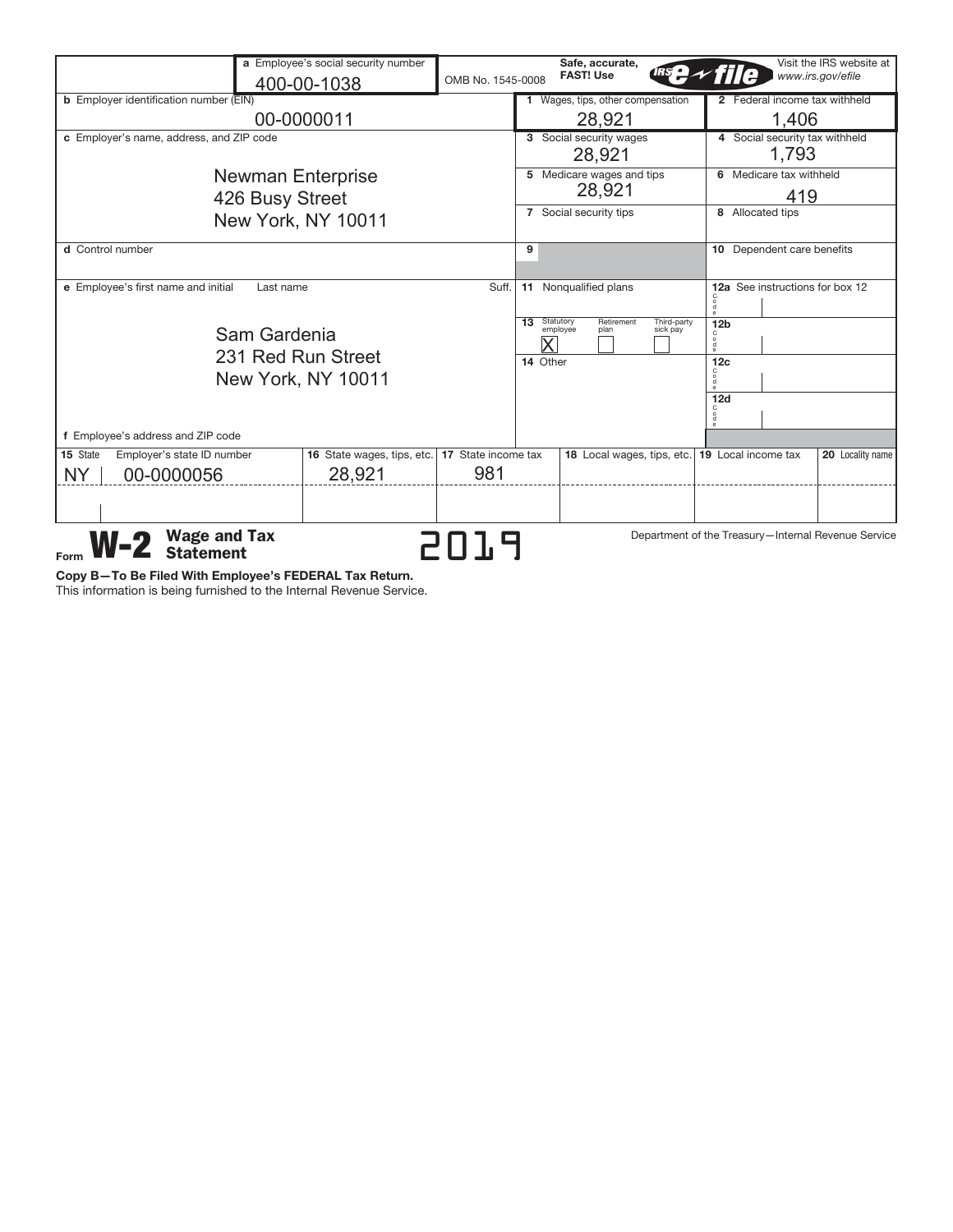|                                                                                                        | a Employee's social security number<br>400-00-1071        | OMB No. 1545-0008                                                      |                                            | Safe, accurate,<br><b>FAST! Use</b> | $\frac{7}{2}$                         | TIIA                                 |                                 | Visit the IRS website at<br>www.irs.gov/efile |
|--------------------------------------------------------------------------------------------------------|-----------------------------------------------------------|------------------------------------------------------------------------|--------------------------------------------|-------------------------------------|---------------------------------------|--------------------------------------|---------------------------------|-----------------------------------------------|
| <b>b</b> Employer identification number (EIN)<br>00-0000013                                            |                                                           |                                                                        | 1 Wages, tips, other compensation<br>7,754 |                                     |                                       | 2 Federal income tax withheld<br>102 |                                 |                                               |
| c Employer's name, address, and ZIP code                                                               |                                                           | 3 Social security wages<br>7,754<br>5 Medicare wages and tips<br>7,754 |                                            |                                     | 4 Social security tax withheld<br>481 |                                      |                                 |                                               |
| <b>Bank of America</b><br>8598 Rockland Street                                                         |                                                           |                                                                        |                                            |                                     | 6 Medicare tax withheld<br>112        |                                      |                                 |                                               |
|                                                                                                        | New York, NY 10011                                        |                                                                        |                                            | 7 Social security tips              |                                       | 8 Allocated tips                     |                                 |                                               |
| d Control number                                                                                       |                                                           | 9                                                                      |                                            |                                     |                                       | 10 Dependent care benefits           |                                 |                                               |
| e Employee's first name and initial<br>Last name                                                       |                                                           | Suff.                                                                  |                                            | 11 Nonqualified plans               |                                       | c<br>$\frac{0}{d}$                   | 12a See instructions for box 12 |                                               |
| Gloria Jones                                                                                           | 231 Red Run Street                                        |                                                                        | Statutory<br>13                            | Retirement<br>employee<br>plan      | Third-party<br>sick pay               | 12 <sub>b</sub><br>Ċ<br>ο            |                                 |                                               |
|                                                                                                        | New York, NY 10011                                        |                                                                        | 14 Other                                   |                                     |                                       | 12 <sub>c</sub><br>οc                |                                 |                                               |
|                                                                                                        |                                                           |                                                                        |                                            |                                     |                                       | 12d<br>å<br>$\circ$                  |                                 |                                               |
| f Employee's address and ZIP code                                                                      |                                                           |                                                                        |                                            |                                     |                                       |                                      |                                 |                                               |
| 15 State<br>Employer's state ID number<br><b>NY</b><br>00-0000056                                      | 16 State wages, tips, etc.   17 State income tax<br>7,754 | 206                                                                    |                                            | 18 Local wages, tips, etc.          |                                       | 19 Local income tax                  |                                 | 20 Locality name                              |
|                                                                                                        |                                                           |                                                                        |                                            |                                     |                                       |                                      |                                 |                                               |
| <b>Wage and Tax</b><br>Department of the Treasury-Internal Revenue Service<br><b>Statement</b><br>Form |                                                           |                                                                        |                                            |                                     |                                       |                                      |                                 |                                               |

**Copy B—To Be Filed With Employee's FEDERAL Tax Return.** 

This information is being furnished to the Internal Revenue Service.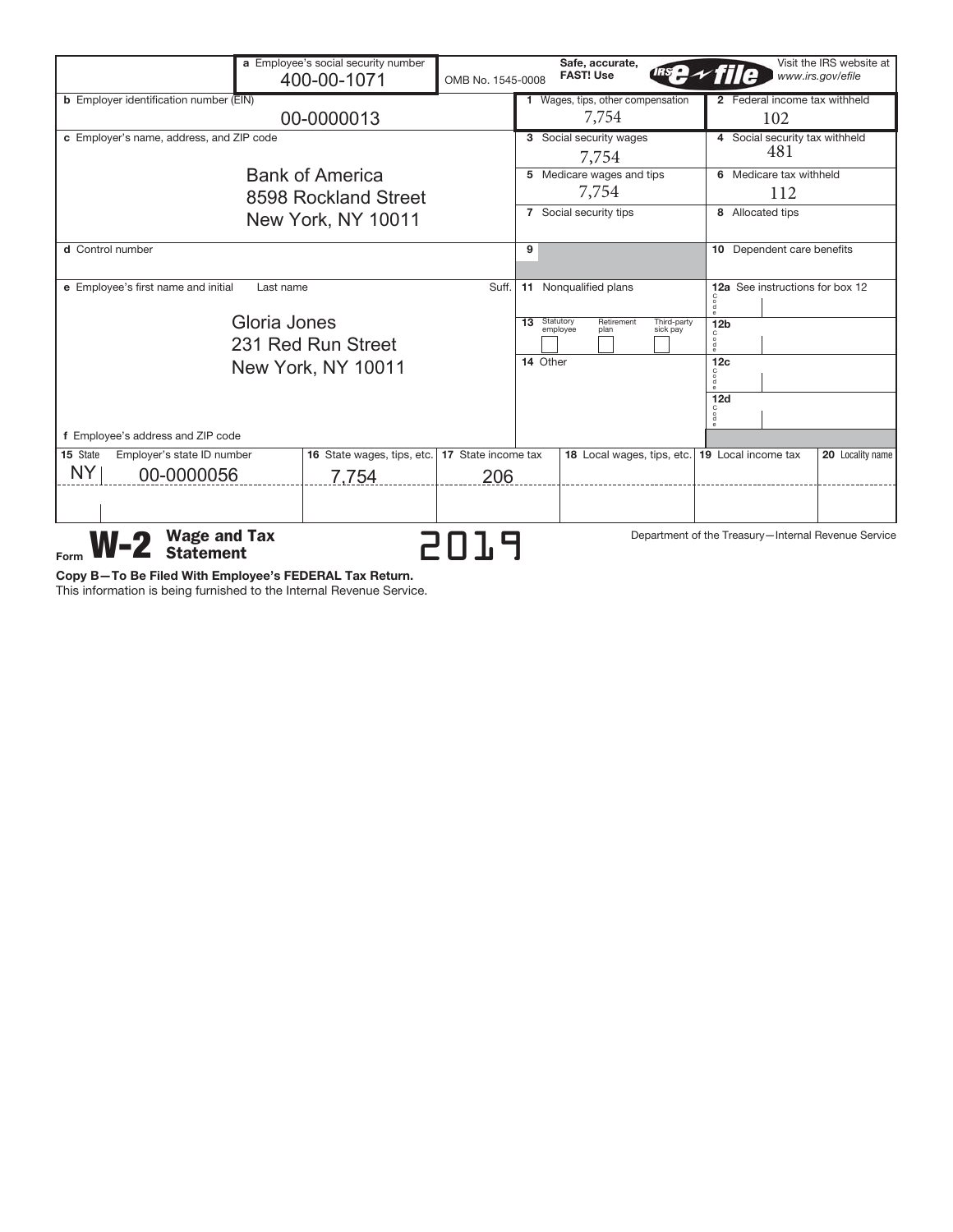**SCHEDULE A Itemized Deductions** OMB No. 1545-0074 **(Form 1040 or 1040-SR)**  20**19** ▶ Go to *www.irs.gov/ScheduleA* for instructions and the latest information. Attach to Form 1040 or 1040-SR. Department of the Treasury Attachment Sequence No. **07** Internal Revenue Service (99) **Caution:** If you are claiming a net qualified disaster loss on Form 4684, see the instructions for line 16. Name(s) shown on Form 1040 or 1040-SR **Your social security number** Sam Gardenia & Gloria Jones 400-00-1038 **Caution:** Donest include expenses reimbursed or paid by others. **Medical**  1 Medical and dental expenses (see instructions)<br>
2 Enter amount from Form 1040 or 1040-SR,<br>
<sup>3</sup> Multiply line 2 by 10% (0.10)<br>
4 Subtract line 3 from line 1. If line 3 is more than line 1, enter -0-**1** Medical and dental expenses (see instructions) ....... **1 and Dental 2** Enter amount from Form 1040 or 1040-SR, line 8b ............. **2 Expenses 3** Multiply line 2 by 10% (0.10) ............. **3 4** Subtract line 3 from line 1. If line 3 is more than line 1, enter -0- ......... **4 Taxes You 5** State and local taxes. **a** State and local income taxes or general sales taxes. You may include<br>
either income taxes or general sales taxes on line 5a, but not both. If<br>
you elect to include general sales taxes instead of income taxes,<br>
check th **Paid a**  State and local income taxes or general sales taxes. You may include either income taxes or general sales taxes on line 5a, but not both. If you elect to include general sales taxes instead of income taxes, 1 1 8 7 check this box ................. <sup>a</sup> **5a b** State and local real estate taxes (see instructions) . . . . . . . . . . . 5b 9.175 **c** State and local personal property taxes .......... **5c d** Add lines 5a through 5c ............... **5d**  10,362 **Example 10.000** CONDER TO STRAIGHT SERVICE THE SCHOOL SERVICE THE SPACE OF STRAIGHT SERVICE THE SPACE OF STRAIGHT SCHOOL SUPPORT TO A REPORT TO A REPORT TO A REPORT TO A REPORT TO A REPORT TO A REPORT TO A REPORT TO A REP **e** Enter the smaller of line 5d or \$10,000 (\$5,000 if married filing separately) . . . . . . . . . . . . . . . 5e 10,000 **6** Other taxes. List type and amount  $\blacktriangleright$ **6 7** Add lines 5e and 6 ....................... **7** Interest You 8 Home mortgage interest and points. If you didn't use all of your home **Paid** mortgage loan(s) to buy, build, or improve your home, see **Caution:** Your instructions and check this box  $\ldots$  . . . . . . . . .  $\blacktriangleright \Box$ mortgage interest **a** Home mortgage interest and points reported to you on Form 1098. See deduction may be limited (see instructions if limited ................ **8a** 3,213 instructions). **b**  Home mortgage interest not reported to you on Form 1098. If paid to the person from whom you bought the home, see instructions and show that person's name, identifying no., and address . . . . .  $\blacktriangleright$ **8b c** Points not reported to you on Form 1098. See instructions for special 57 rules ..................... **8c d** Reserved .................... **8d e** Add lines 8a through 8c ............... **8e 9** Investment interest. Attach Form 4952 if required. See instructions **9 10** Add lines 8e and 9 ....................... **10 Gifts to 11** Gifts by cash or check. If you made any gift of \$250 or more, see **Charity** instructions ................... **11 12** Other than by cash or check. If you made any gift of \$250 or more, **Caution:** If you see instructions. You **must** attach Form 8283 if over \$500.... **12**  made a gift and got a benefit for it, **13** Carryover from prior year . . . . . . . . . . . . . . 13 see instructions. **14** Add lines 11 through 13 ...................... **14 Casualty and 15** Casualty and theft loss(es) from a federally declared disaster (other than net qualified **Theft Losses**  disaster losses). Attach Form 4684 and enter the amount from line 18 of that form. See instructions .......................... **15 Other 16** Other-from list in instructions. List type and amount  $\blacktriangleright$ **Itemized Deductions 16 Total 17** Add the amounts in the far right column for lines 4 through 16. Also, enter this amount on Form 1040 or 1040-SR, line 9 .................... **17 Itemized Deductions 18** If you elect to itemize deductions even though they are less than your standard deduction, check this box .................... a

**For Paperwork Reduction Act Notice, see the Instructions for Forms 1040 and 1040-SR.** Cat. No. 17145C **Schedule A (Form 1040 or 1040-SR) 2019**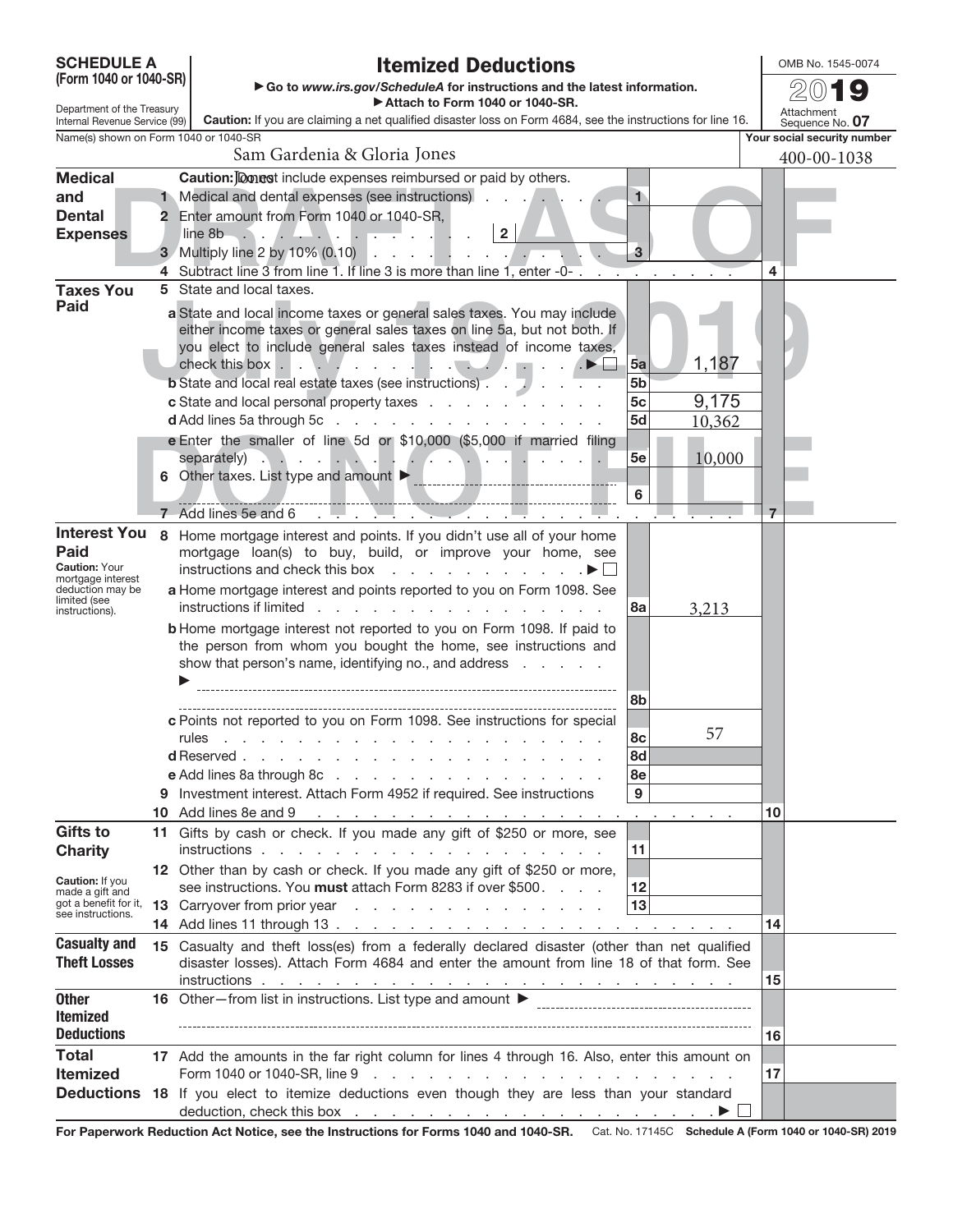**SCHEDULE C (Form 1040 or 1040-SR)** 

# **Profit or Loss From Business (Sole Proprietorship)**

▶ Go to www.irs.gov/ScheduleC for instructions and the latest information.

OMB No. 1545-0074 20**19**

|                | Department of the Treasury                                                                                                                                                                                                     |                                                                                                                                                 |                                                                                |                | $\blacktriangleright$ Go to www.irs.gov/ScheduleC for instructions and the latest information.                                                    |                 | Attachment                                  |  |  |  |
|----------------|--------------------------------------------------------------------------------------------------------------------------------------------------------------------------------------------------------------------------------|-------------------------------------------------------------------------------------------------------------------------------------------------|--------------------------------------------------------------------------------|----------------|---------------------------------------------------------------------------------------------------------------------------------------------------|-----------------|---------------------------------------------|--|--|--|
|                |                                                                                                                                                                                                                                |                                                                                                                                                 |                                                                                |                | Internal Revenue Service (99)   $\blacktriangleright$ Attach to Form 1040, 1040-SR, 1040-NR, or 1041; partnerships generally must file Form 1065. |                 | Sequence No. 09                             |  |  |  |
|                | Name of proprietor<br>Sam Gardenia                                                                                                                                                                                             |                                                                                                                                                 |                                                                                |                |                                                                                                                                                   |                 | Social security number (SSN)<br>400-00-1038 |  |  |  |
| Α              | Principal business or profession, including product or service (see instructions)                                                                                                                                              |                                                                                                                                                 |                                                                                |                |                                                                                                                                                   |                 | <b>B</b> Enter code from instructions       |  |  |  |
|                | <b>Insurance Sales</b>                                                                                                                                                                                                         |                                                                                                                                                 |                                                                                |                |                                                                                                                                                   |                 | 5 2 4 2<br>1 0                              |  |  |  |
| C              | Business name. If no separate business name, leave blank.                                                                                                                                                                      |                                                                                                                                                 |                                                                                |                |                                                                                                                                                   |                 | D Employer ID number (EIN) (see instr.)     |  |  |  |
| Е              | Business address (including suite or room no.) > 602 North Pole Boluevard                                                                                                                                                      |                                                                                                                                                 |                                                                                |                |                                                                                                                                                   |                 |                                             |  |  |  |
|                | City, town or post office, state, and ZIP code                                                                                                                                                                                 |                                                                                                                                                 | Sandy, OR 97055                                                                |                |                                                                                                                                                   |                 |                                             |  |  |  |
| F              | $(1)$ $\Box$ Cash<br>Accounting method:                                                                                                                                                                                        |                                                                                                                                                 | Accrual<br>(2)                                                                 |                | (3) $\Box$ Other (specify) $\blacktriangleright$                                                                                                  |                 | No                                          |  |  |  |
| G              |                                                                                                                                                                                                                                |                                                                                                                                                 |                                                                                |                | Did you "materially participate" in the operation of this business during 2019? If "No," see instructions for limit on losses                     |                 | $\nabla$ Yes                                |  |  |  |
| н              | If you started or acquired this business during 2019, check here in the started or acquired this business during 2019, check here in the started or set of the started or acquired this business during 2019, check here in th |                                                                                                                                                 |                                                                                |                |                                                                                                                                                   |                 | <b>V</b> No<br>$\blacksquare$ Yes           |  |  |  |
|                |                                                                                                                                                                                                                                |                                                                                                                                                 |                                                                                |                | Did you make any payments in 2019 that would require you to file Form(s) 1099? (see instructions)                                                 |                 | $\Box$ Yes<br>No                            |  |  |  |
| Part I I       | <b>Income</b>                                                                                                                                                                                                                  |                                                                                                                                                 |                                                                                |                |                                                                                                                                                   |                 |                                             |  |  |  |
| 1              |                                                                                                                                                                                                                                |                                                                                                                                                 |                                                                                |                | Gross receipts or sales. See instructions for line 1 and check the box if this income was reported to you on                                      |                 |                                             |  |  |  |
|                |                                                                                                                                                                                                                                |                                                                                                                                                 |                                                                                |                | Form W-2 and the "Statutory employee" box on that form was checked $\mathbb{R}$                                                                   | 1.              |                                             |  |  |  |
| 2              | Returns and allowances                                                                                                                                                                                                         |                                                                                                                                                 |                                                                                |                | <b>Sales State</b>                                                                                                                                | $\mathbf{2}$    | O                                           |  |  |  |
| 3              | Subtract line 2 from line 1                                                                                                                                                                                                    | $\sum_{i=1}^{n}$                                                                                                                                |                                                                                |                |                                                                                                                                                   | 3               |                                             |  |  |  |
| 4              | Cost of goods sold (from line 42)                                                                                                                                                                                              |                                                                                                                                                 | <b>Service</b> State                                                           | $\mathbb{R}^n$ | and a straight and                                                                                                                                | $\overline{4}$  | O                                           |  |  |  |
| 5              | Gross profit. Subtract line 4 from line 3                                                                                                                                                                                      |                                                                                                                                                 |                                                                                |                | <b>Contract Contract</b><br>$\mathcal{L}=\mathcal{L}$<br><b>Contract Contract</b>                                                                 | 5               |                                             |  |  |  |
| 6              | Other income, including federal and state gasoline or fuel tax credit or refund (see instructions).                                                                                                                            |                                                                                                                                                 |                                                                                |                |                                                                                                                                                   | 6               | 0                                           |  |  |  |
| 7<br>Part II I |                                                                                                                                                                                                                                |                                                                                                                                                 | <b>Expenses.</b> Enter expenses for business use of your home only on line 30. |                |                                                                                                                                                   | 7               |                                             |  |  |  |
| 8              | Advertising                                                                                                                                                                                                                    | 8                                                                                                                                               | 825                                                                            | 18             | Office expense (see instructions)                                                                                                                 | 18              |                                             |  |  |  |
| 9              | Car and truck expenses (see                                                                                                                                                                                                    |                                                                                                                                                 |                                                                                | 19             | Pension and profit-sharing plans                                                                                                                  | 19              | 500                                         |  |  |  |
|                | instructions).<br>and the control of                                                                                                                                                                                           | 9                                                                                                                                               | 455                                                                            | 20             | Rent or lease (see instructions):                                                                                                                 |                 |                                             |  |  |  |
| 10             | Commissions and fees<br>$\sim$                                                                                                                                                                                                 | 10                                                                                                                                              |                                                                                | a              | Vehicles, machinery, and equipment                                                                                                                | 20a             |                                             |  |  |  |
| 11             | Contract labor (see instructions)                                                                                                                                                                                              | 11                                                                                                                                              |                                                                                | b              | Other business property                                                                                                                           | 20 <sub>b</sub> |                                             |  |  |  |
| 12             | Depletion<br>and a state of                                                                                                                                                                                                    | $12 \,$                                                                                                                                         |                                                                                | 21             | Repairs and maintenance                                                                                                                           | 21              |                                             |  |  |  |
| 13             | Depreciation and section 179<br>deduction<br>expense<br>(not                                                                                                                                                                   |                                                                                                                                                 |                                                                                | 22             | Supplies (not included in Part III).                                                                                                              | 22              | 275                                         |  |  |  |
|                | included in Part III) (see                                                                                                                                                                                                     |                                                                                                                                                 |                                                                                | 23             | Taxes and licenses                                                                                                                                | 23              | 255                                         |  |  |  |
|                | instructions).<br><b>San America</b>                                                                                                                                                                                           | 13                                                                                                                                              |                                                                                | 24             | Travel and meals:<br>Travel.                                                                                                                      | 24a             |                                             |  |  |  |
| 14             | Employee benefit programs<br>(other than on line 19).                                                                                                                                                                          | 14                                                                                                                                              |                                                                                | a<br>b         | Deductible meals (see                                                                                                                             |                 |                                             |  |  |  |
| 15             | Insurance (other than health)                                                                                                                                                                                                  | 15                                                                                                                                              |                                                                                |                | $instructions)$ $\ldots$ $\ldots$ $\ldots$                                                                                                        | 24b             |                                             |  |  |  |
| 16             | Interest (see instructions):                                                                                                                                                                                                   |                                                                                                                                                 |                                                                                | 25             | Utilities                                                                                                                                         | 25              |                                             |  |  |  |
| a              | Mortgage (paid to banks, etc.)                                                                                                                                                                                                 | 16a                                                                                                                                             |                                                                                | 26             | Wages (less employment credits).                                                                                                                  | 26              |                                             |  |  |  |
| b              | Other                                                                                                                                                                                                                          | 16b                                                                                                                                             |                                                                                | 27a            | Other expenses (from line 48)                                                                                                                     | 27a             |                                             |  |  |  |
| 17             | Legal and professional services                                                                                                                                                                                                | 17                                                                                                                                              |                                                                                | b              | Reserved for future use                                                                                                                           | 27b             |                                             |  |  |  |
| 28             |                                                                                                                                                                                                                                |                                                                                                                                                 |                                                                                |                | Total expenses before expenses for business use of home. Add lines 8 through 27a ▶                                                                | 28              |                                             |  |  |  |
| 29             |                                                                                                                                                                                                                                |                                                                                                                                                 |                                                                                |                |                                                                                                                                                   | 29              |                                             |  |  |  |
| 30             | unless using the simplified method (see instructions).                                                                                                                                                                         |                                                                                                                                                 |                                                                                |                | Expenses for business use of your home. Do not report these expenses elsewhere. Attach Form 8829                                                  |                 |                                             |  |  |  |
|                | Simplified method filers only: enter the total square footage of: (a) your home:                                                                                                                                               |                                                                                                                                                 |                                                                                |                |                                                                                                                                                   |                 |                                             |  |  |  |
|                | and (b) the part of your home used for business:                                                                                                                                                                               |                                                                                                                                                 |                                                                                |                | . Use the Simplified                                                                                                                              |                 |                                             |  |  |  |
|                |                                                                                                                                                                                                                                |                                                                                                                                                 |                                                                                |                | Method Worksheet in the instructions to figure the amount to enter on line 30 \, \, \, \, \, \, \, \, \, \, \,                                    | 30              | O                                           |  |  |  |
| 31             | <b>Net profit or (loss).</b> Subtract line 30 from line 29.                                                                                                                                                                    |                                                                                                                                                 |                                                                                |                |                                                                                                                                                   |                 |                                             |  |  |  |
|                | • If a profit, enter on both Schedule 1 (Form 1040 or 1040-SR), line 3 (or Form 1040-NR, line                                                                                                                                  |                                                                                                                                                 |                                                                                |                |                                                                                                                                                   |                 |                                             |  |  |  |
|                | 13) and on <b>Schedule SE, line 2</b> . (If you checked the box on line 1, see instructions). Estates and                                                                                                                      |                                                                                                                                                 |                                                                                |                |                                                                                                                                                   | 31              |                                             |  |  |  |
|                | trusts, enter on Form 1041, line 3.                                                                                                                                                                                            |                                                                                                                                                 |                                                                                |                |                                                                                                                                                   |                 |                                             |  |  |  |
|                | • If a loss, you must go to line 32.                                                                                                                                                                                           |                                                                                                                                                 |                                                                                |                |                                                                                                                                                   |                 |                                             |  |  |  |
| 32             | If you have a loss, check the box that describes your investment in this activity (see instructions).                                                                                                                          |                                                                                                                                                 |                                                                                |                |                                                                                                                                                   |                 |                                             |  |  |  |
|                | • If you checked 32a, enter the loss on both <b>Schedule 1 (Form 1040 or 1040-SR), line 3</b> (or<br><b>Form 1040-NR, line 13)</b> and on <b>Schedule SE, line 2.</b> (If you checked the box on line 1, see the line          |                                                                                                                                                 |                                                                                |                |                                                                                                                                                   | 32a ∐           | All investment is at risk.                  |  |  |  |
|                |                                                                                                                                                                                                                                |                                                                                                                                                 |                                                                                |                |                                                                                                                                                   | 32b             | Some investment is not<br>at risk.          |  |  |  |
|                |                                                                                                                                                                                                                                | 31 instructions). Estates and trusts, enter on Form 1041, line 3.<br>. If you checked 32b, you must attach Form 6198. Your loss may be limited. |                                                                                |                |                                                                                                                                                   |                 |                                             |  |  |  |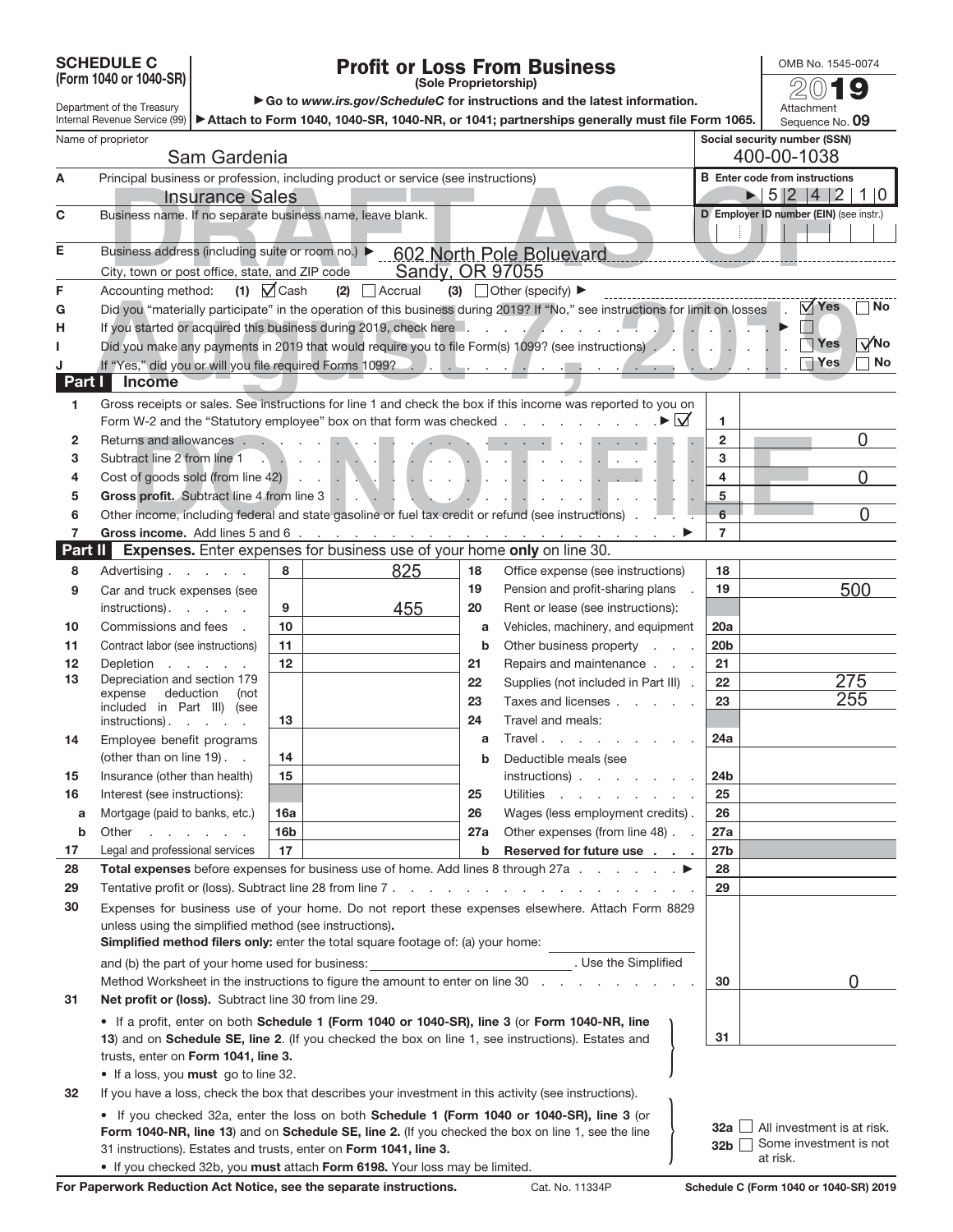Schedule C (Form 1040 or 1040-SR) 2019 Page 2

| Part III      | <b>Cost of Goods Sold</b> (see instructions)                                                                                          |                              |
|---------------|---------------------------------------------------------------------------------------------------------------------------------------|------------------------------|
|               |                                                                                                                                       |                              |
| 33            | Method(s) used to<br>value closing inventory:<br>Cost<br><b>b</b> Lower of cost or market<br>a<br>$\perp$<br>C                        | Other (attach explanation)   |
| 34            | Was there any change in determining quantities, costs, or valuations between opening and closing inventory?                           |                              |
|               | If "Yes," attach explanation<br>$\mathcal{L}^{\text{max}}$ and $\mathcal{L}^{\text{max}}$<br>and the contract of                      | Yes<br>No                    |
|               |                                                                                                                                       | 35                           |
| 35            | Inventory at beginning of year. If different from last year's closing inventory, attach explanation .                                 |                              |
| 36            | Purchases less cost of items withdrawn for personal use                                                                               | 36                           |
| 37            | Cost of labor. Do not include any amounts paid to yourself                                                                            | 37                           |
| 38            |                                                                                                                                       | 38                           |
|               | Materials and supplies<br>Other costs.                                                                                                |                              |
| 39            |                                                                                                                                       | 39                           |
| 40            | Add lines 35 through 39 .                                                                                                             | 40                           |
| 41            | Inventory at end of year $\ldots$ . $\ldots$                                                                                          | 41                           |
| 42            | <b>Cost of goods sold.</b> Subtract line 41 from line 40. Enter the result here and on line 4.                                        | 42                           |
| Part IV       | Information on Your Vehicle. Complete this part only if you are claiming car or truck expenses on line 9                              |                              |
|               | and are not required to file Form 4562 for this business. See the instructions for line 13 to find out if you must<br>file Form 4562. |                              |
|               | $\triangleright$ 09 / 20 / 2010                                                                                                       |                              |
| 43            | When did you place your vehicle in service for business purposes? (month, day, year)                                                  |                              |
| 44            | Of the total number of miles you drove your vehicle during 2019, enter the number of miles you used your vehicle for:                 |                              |
| a             | 784<br><b>Business</b>                                                                                                                | <b>c</b> Other<br>14,452     |
| 45            |                                                                                                                                       | $\sqrt{Y}$ es<br>No          |
|               |                                                                                                                                       |                              |
| 46            | Do you (or your spouse) have another vehicle available for personal use?.                                                             | $\overline{V}$ Yes<br>No     |
| 47a           |                                                                                                                                       | $\nabla$ Yes<br>No           |
|               |                                                                                                                                       | $\cdot$ $\sqrt{ }$ Yes<br>No |
| <b>Part V</b> | Other Expenses. List below business expenses not included on lines 8-26 or line 30.                                                   |                              |
|               |                                                                                                                                       |                              |
|               |                                                                                                                                       |                              |
|               |                                                                                                                                       |                              |
|               |                                                                                                                                       |                              |
|               |                                                                                                                                       |                              |
|               |                                                                                                                                       |                              |
|               |                                                                                                                                       |                              |
|               |                                                                                                                                       |                              |
|               |                                                                                                                                       |                              |
|               |                                                                                                                                       |                              |
|               | Total other expenses. Enter here and on line 27a                                                                                      |                              |
| 48            |                                                                                                                                       | 48                           |

**Schedule C (Form 1040 or 1040-SR) 2019**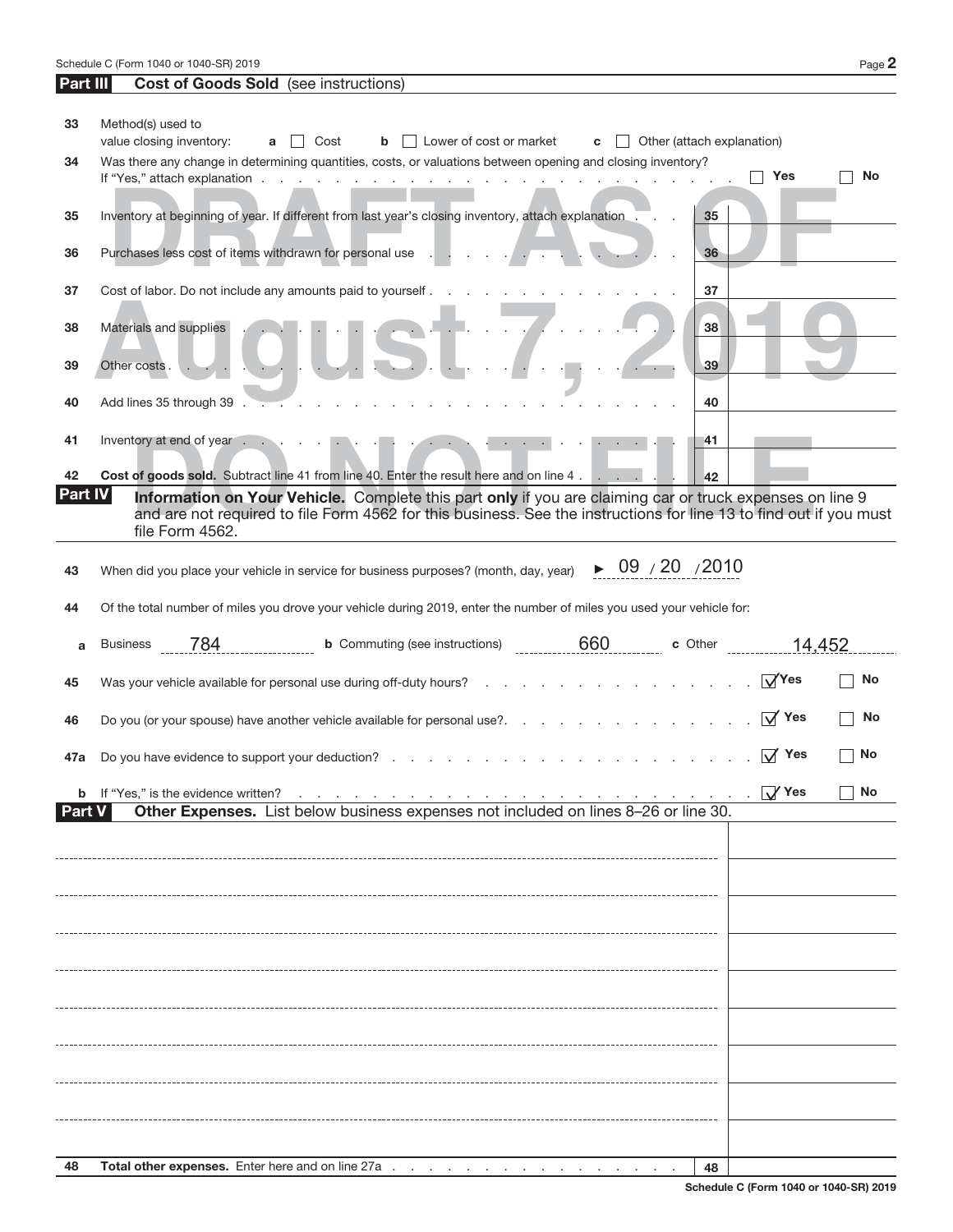**SCHEDULE EIC (Form 1040 or 1040-SR)**

# **Earned Income Credit**

Qualifying Child Information

▶ Complete and attach to Form 1040 or 1040-SR only if you have a

Department of the Treasury Internal Revenue Service (99)

F**! CAUTION**

**qualifying child.** ▶ Go to *www.irs.gov/ScheduleEIC* for the latest information.

**1040 1040-SR** . . . . . . . . . **EIC**   $\blacktriangleleft$ 

OMB No. 1545-0074

20**19** Attachment

Sequence No. **43**

Name(s) shown on return **Sam Gardenia & Gloria Jones Your social security number Your social security number** Sam Gardenia & Gloria Jones

you have a qualifying child.

**Defore you begin:** • See the instructions for Form 1040 or 1040-SR, line 18a, to make sure that **(a)** you can take the EIC, and **(b)** you have a qualifying child.<br>• Be sure the child's name on line 1 and social security n • Be sure the child's name on line 1 and social security number (SSN) on line 2 agree with the child's social security card. Otherwise, at the time we process your return, we may reduce or disallow your EIC. If the name or SSN on the child's social security card is not correct, call the Social Security Administration at 1-800-772-1213.

*• You can't claim the EIC for a child who didn't live with you for more than half of the year.* 

|    | • You can't claim the EIC for a child who didn't live with you for more than half of the year.<br>• If you take the EIC even though you are not eligible, you may not be allowed to take the credit for up to 10 years. See the instructions for details.<br>• It will take us longer to process your return and issue your refund if you do not fill in all lines that apply for each qualifying child.<br><b>CAUTION</b> |                                 |                                                                                                                       |                                 |                                                                                                                       |                                 |                                                                                                                       |
|----|----------------------------------------------------------------------------------------------------------------------------------------------------------------------------------------------------------------------------------------------------------------------------------------------------------------------------------------------------------------------------------------------------------------------------|---------------------------------|-----------------------------------------------------------------------------------------------------------------------|---------------------------------|-----------------------------------------------------------------------------------------------------------------------|---------------------------------|-----------------------------------------------------------------------------------------------------------------------|
|    | <b>Qualifying Child Information</b>                                                                                                                                                                                                                                                                                                                                                                                        |                                 | <b>Child 1</b>                                                                                                        |                                 | <b>Child 2</b>                                                                                                        |                                 | Child <sub>3</sub>                                                                                                    |
| 1. | Child's name                                                                                                                                                                                                                                                                                                                                                                                                               | First name                      | Last name                                                                                                             | First name                      | Last name                                                                                                             | First name                      | Last name                                                                                                             |
|    | If you have more than three qualifying<br>children, you have to list only three to get<br>the maximum credit.                                                                                                                                                                                                                                                                                                              | Timothy                         | Gardenia                                                                                                              |                                 |                                                                                                                       |                                 |                                                                                                                       |
|    | 2 Child's SSN                                                                                                                                                                                                                                                                                                                                                                                                              |                                 |                                                                                                                       |                                 |                                                                                                                       |                                 |                                                                                                                       |
|    | The child must have an SSN as defined in<br>the instructions for Form 1040 or<br>1040-SR, line 18a, unless the child was<br>born and died in 2019. If your child was<br>born and died in 2019 and did not have an<br>SSN, enter "Died" on this line and attach a<br>copy of the child's birth certificate, death<br>certificate, or hospital medical records<br>showing a live birth.                                      |                                 | 400-00-1070                                                                                                           |                                 |                                                                                                                       |                                 |                                                                                                                       |
|    | 3 Child's year of birth                                                                                                                                                                                                                                                                                                                                                                                                    |                                 | $\theta$<br>$\overline{2}$<br>$\Omega$                                                                                |                                 |                                                                                                                       |                                 |                                                                                                                       |
|    |                                                                                                                                                                                                                                                                                                                                                                                                                            | Year<br>go to line 5.           | If born after 2000 and the child is<br>younger than you (or your spouse, ip<br>filing jointly), skip lines 4a and 4b; | Year<br>go to line 5.           | If born after 2000 and the child is<br>younger than you (or your spouse, if<br>filing jointly), skip lines 4a and 4b; | Year<br>go to line 5.           | If born after 2000 and the child is<br>younger than you (or your spouse, if<br>filing jointly), skip lines 4a and 4b; |
|    | <b>4 a</b> Was the child under age 24 at the end of<br>2019, a student, and younger than you (or<br>your spouse, if filing jointly)?                                                                                                                                                                                                                                                                                       | Yes.<br><b>Go</b> to<br>line 5. | No.<br>Go to line 4b.                                                                                                 | Yes.<br><b>Go</b> to<br>line 5. | No.<br>Go to line 4b.                                                                                                 | Yes.<br><b>Go</b> to<br>line 5. | No.<br>Go to line 4b.                                                                                                 |
|    | <b>b</b> Was the child permanently and totally<br>disabled during any part of 2019?                                                                                                                                                                                                                                                                                                                                        | Yes.                            | No.                                                                                                                   | Yes.                            | No.                                                                                                                   | Yes.                            | No.                                                                                                                   |
|    |                                                                                                                                                                                                                                                                                                                                                                                                                            | <b>Go</b> to<br>line 5.         | The child is not a<br>qualifying child.                                                                               | <b>Go</b> to<br>line 5.         | The child is not a<br>qualifying child.                                                                               | <b>Go</b> to<br>line 5.         | The child is not a<br>qualifying child.                                                                               |
| 5  | Child's relationship to you                                                                                                                                                                                                                                                                                                                                                                                                |                                 |                                                                                                                       |                                 |                                                                                                                       |                                 |                                                                                                                       |
|    | (for example, son, daughter, grandchild,<br>niece, nephew, eligible foster child, etc.)                                                                                                                                                                                                                                                                                                                                    | Son                             |                                                                                                                       |                                 |                                                                                                                       |                                 |                                                                                                                       |
| 6. | Number of months child lived<br>with you in the United States<br>during 2019                                                                                                                                                                                                                                                                                                                                               |                                 |                                                                                                                       |                                 |                                                                                                                       |                                 |                                                                                                                       |
|    | • If the child lived with you for more than<br>half of 2019 but less than 7 months,<br>enter "7."                                                                                                                                                                                                                                                                                                                          |                                 |                                                                                                                       |                                 |                                                                                                                       |                                 |                                                                                                                       |
|    | • If the child was born or died in 2019 and<br>your home was the child's home for more<br>than half the time he or she was alive<br>during 2019, enter "12."<br>For Denominals Reduction Act Notice, and vous toy                                                                                                                                                                                                          | <i>months.</i>                  | 12<br>months<br>Do not enter more than 12                                                                             | <i>months.</i>                  | months<br>Do not enter more than 12                                                                                   | months.                         | months<br>Do not enter more than 12                                                                                   |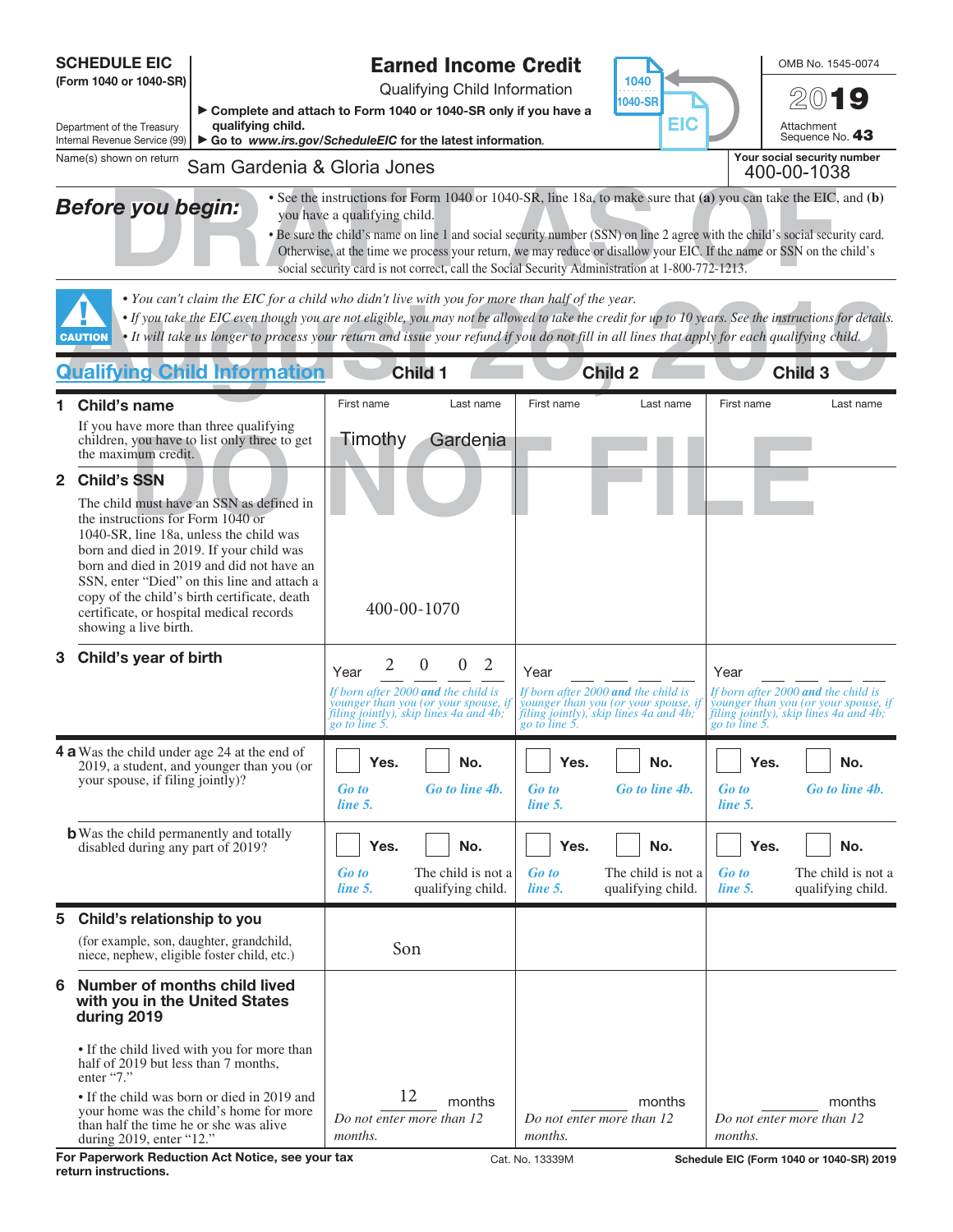| Form                                                   |  |
|--------------------------------------------------------|--|
| (Rev. July 2019)                                       |  |
| Department of the Treasury<br>Internal Revenue Service |  |

## **Noncash Charitable Contributions**

OMB No. 1545-0908

| Attach one or more Forms 8283 to your tax return if you claimed a total deduction |
|-----------------------------------------------------------------------------------|
|                                                                                   |

**of over \$500 for all contributed property.**

▶ Go to *www.irs.gov/Form8283* for instructions and the latest information. Name(s) shown on your income tax return **If the example of the example of the example of the example of the example of the example of the example of the example of the example of the example of the example of the example o** 

#### Sam Gardenia & Gloria Jones 400-00-1038

**Note:** Figure the amount of your contribution deduction before completing this form. See your tax return instructions.

**DRAFT AS OR THE SECT AS OF AS OF ASS OF ASS AS OF ASS ALSO IST AND TRACE ASSES Also list publicly traded securities and certain other property even if the deduction is more than \$5,000 (see instructions).<br>
<b>Part I Infor** similar items) for which you claimed a deduction of \$5,000 or less. Also list publicly traded securities and certain other property even if the deduction is more than \$5,000 (see instructions).

| Part I |                        | <b>Information on Donated Property</b> —If you need more space, attach a statement. |  |                                                                                                                  |                                          |                           |                                                                                                                                                                                              |  |  |  |  |  |  |
|--------|------------------------|-------------------------------------------------------------------------------------|--|------------------------------------------------------------------------------------------------------------------|------------------------------------------|---------------------------|----------------------------------------------------------------------------------------------------------------------------------------------------------------------------------------------|--|--|--|--|--|--|
|        |                        | (a) Name and address of the<br>donee organization                                   |  | (b) If donated property is a vehicle (see instructions),<br>check the box. Also enter the vehicle identification | number (unless Form 1098-C is attached). |                           | (c) Description and condition of donated property<br>(For a vehicle, enter the year, make, model, and<br>mileage. For securities and other property,<br>see instructions.)                   |  |  |  |  |  |  |
| A      | Goodwill 996 Guava St. |                                                                                     |  |                                                                                                                  |                                          | Clothes, Furniture & Toys |                                                                                                                                                                                              |  |  |  |  |  |  |
|        | Sandy, OR 97005        |                                                                                     |  |                                                                                                                  |                                          |                           | Note: If the amount you claimed as a deduction for an item is \$500 or less, you do not have to complete columns (e), (f), and (g).<br>(h) Fair market value<br>(i) Method used to determine |  |  |  |  |  |  |
| В      |                        |                                                                                     |  |                                                                                                                  |                                          |                           |                                                                                                                                                                                              |  |  |  |  |  |  |
| C      |                        |                                                                                     |  |                                                                                                                  |                                          |                           |                                                                                                                                                                                              |  |  |  |  |  |  |
|        |                        |                                                                                     |  |                                                                                                                  |                                          |                           |                                                                                                                                                                                              |  |  |  |  |  |  |
| D      |                        |                                                                                     |  |                                                                                                                  |                                          |                           |                                                                                                                                                                                              |  |  |  |  |  |  |
|        |                        |                                                                                     |  |                                                                                                                  |                                          |                           |                                                                                                                                                                                              |  |  |  |  |  |  |
| Е      |                        |                                                                                     |  |                                                                                                                  |                                          |                           |                                                                                                                                                                                              |  |  |  |  |  |  |
|        |                        |                                                                                     |  |                                                                                                                  |                                          |                           |                                                                                                                                                                                              |  |  |  |  |  |  |
|        |                        |                                                                                     |  |                                                                                                                  |                                          |                           |                                                                                                                                                                                              |  |  |  |  |  |  |
|        | (d) Date of the        | (e) Date acquired                                                                   |  | (f) How acquired                                                                                                 | (g) Donor's cost                         |                           |                                                                                                                                                                                              |  |  |  |  |  |  |

|   | (d) Date of the<br>contribution | (e) Date acquired<br>by donor (mo., yr.) $\vert$ | (f) How acquired<br>by donor | (g) Donor's cost<br>or adjusted basis | (h) Fair market value<br>(see instructions) | (i) Method used to determine<br>the fair market value |  |  |  |  |  |  |  |
|---|---------------------------------|--------------------------------------------------|------------------------------|---------------------------------------|---------------------------------------------|-------------------------------------------------------|--|--|--|--|--|--|--|
| A | 10/18/2019                      | various                                          | purchase                     | 3,087                                 | 700                                         | Thrift Store value                                    |  |  |  |  |  |  |  |
| в |                                 |                                                  |                              |                                       |                                             |                                                       |  |  |  |  |  |  |  |
|   |                                 |                                                  |                              |                                       |                                             |                                                       |  |  |  |  |  |  |  |
|   |                                 |                                                  |                              |                                       |                                             |                                                       |  |  |  |  |  |  |  |
|   |                                 |                                                  |                              |                                       |                                             |                                                       |  |  |  |  |  |  |  |

Part II Partial Interests and Restricted Use Property–Complete lines 2a through 2e if you gave less than an entire interest in a property listed in Part I. Complete lines 3a through 3c if conditions were placed on a contribution listed in Part I; also attach the required statement (see instructions).

2a Enter the letter from Part I that identifies the property for which you gave less than an entire interest  $\blacktriangleright$ If Part II applies to more than one property, attach a separate statement.

**b** Total amount claimed as a deduction for the property listed in Part I: (1) For this tax year

**(2)** For any prior tax years

**c** Name and address of each organization to which any such contribution was made in a prior year (complete only if different from the donee organization above):

Name of charitable organization (donee)

Address (number, street, and room or suite no.)

City or town, state, and ZIP code

**d** For tangible property, enter the place where the property is located or kept  $\blacktriangleright$ 

Name of any person, other than the donee organization, having actual possession of the property  $\blacktriangleright$ 

|    | 3a Is there a restriction, either temporary or permanent, on the donee's right to use or dispose of the donated                                                                                                                                                                                                                                                                                                                            | Yes, | <b>No</b> |
|----|--------------------------------------------------------------------------------------------------------------------------------------------------------------------------------------------------------------------------------------------------------------------------------------------------------------------------------------------------------------------------------------------------------------------------------------------|------|-----------|
| b  | Did you give to anyone (other than the donee organization or another organization participating with the donee<br>organization in cooperative fundraising) the right to the income from the donated property or to the possession of<br>the property, including the right to vote donated securities, to acquire the property by purchase or otherwise, or to<br>designate the person having such income, possession, or right to acquire? |      |           |
| C. | Is there a restriction limiting the donated property for a particular use?                                                                                                                                                                                                                                                                                                                                                                 |      |           |

**For Paperwork Reduction Act Notice, see separate instructions.** Cat. No. 62299J Form **8283** (Rev. 7-2019)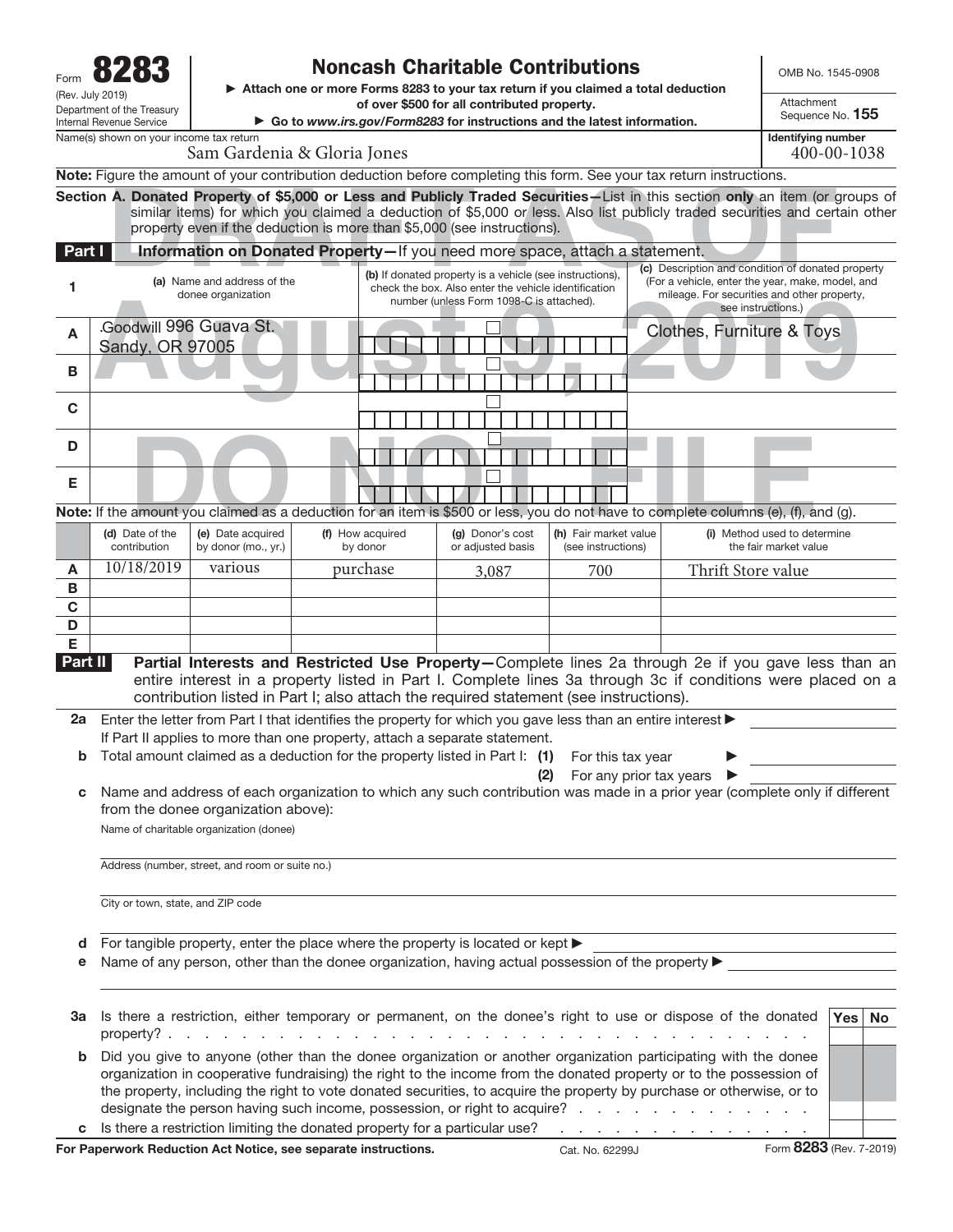|                | Name(s) shown on your income tax return                                                                                                                                                                                                                                                                                                                                                                                                                                                                                                                                                                                                                                                                                                                                                                                                                                                                                                                                                                                                                                                                                                                                                                                                                           |                                                                                                                                                                       | Identifying number                                  |
|----------------|-------------------------------------------------------------------------------------------------------------------------------------------------------------------------------------------------------------------------------------------------------------------------------------------------------------------------------------------------------------------------------------------------------------------------------------------------------------------------------------------------------------------------------------------------------------------------------------------------------------------------------------------------------------------------------------------------------------------------------------------------------------------------------------------------------------------------------------------------------------------------------------------------------------------------------------------------------------------------------------------------------------------------------------------------------------------------------------------------------------------------------------------------------------------------------------------------------------------------------------------------------------------|-----------------------------------------------------------------------------------------------------------------------------------------------------------------------|-----------------------------------------------------|
|                | Sam Gardenia & Gloria Jones                                                                                                                                                                                                                                                                                                                                                                                                                                                                                                                                                                                                                                                                                                                                                                                                                                                                                                                                                                                                                                                                                                                                                                                                                                       |                                                                                                                                                                       | 400-00-1038                                         |
|                | Section B. Donated Property Over \$5,000 (Except Publicly Traded Securities, Vehicles, Intellectual Property or Inventory reportable<br>in Section A) - Complete this section for one item (or a group of similar items) for which you claimed a deduction of more than<br>\$5,000 per item or group (except contributions reportable in Section A). Provide a separate form for each item donated unless it<br>is part of a group of similar items. A qualified appraisal is generally required for items reportable in Section B. See instructions.                                                                                                                                                                                                                                                                                                                                                                                                                                                                                                                                                                                                                                                                                                             |                                                                                                                                                                       |                                                     |
| Part I         | <b>Information on Donated Property</b>                                                                                                                                                                                                                                                                                                                                                                                                                                                                                                                                                                                                                                                                                                                                                                                                                                                                                                                                                                                                                                                                                                                                                                                                                            |                                                                                                                                                                       |                                                     |
|                | Check the box that describes the type of property donated.                                                                                                                                                                                                                                                                                                                                                                                                                                                                                                                                                                                                                                                                                                                                                                                                                                                                                                                                                                                                                                                                                                                                                                                                        |                                                                                                                                                                       |                                                     |
| а              | Art* (contribution of \$20,000 or more)<br>$\mathbf{d}$ $\Box$ Art* (contribution of less than \$20,000)                                                                                                                                                                                                                                                                                                                                                                                                                                                                                                                                                                                                                                                                                                                                                                                                                                                                                                                                                                                                                                                                                                                                                          | Collectibles**<br>$q \mid$                                                                                                                                            | $\mathbf{i}$<br>Other                               |
| b              | Qualified Conservation Contribution<br><b>Other Real Estate</b><br>e <sub>1</sub>                                                                                                                                                                                                                                                                                                                                                                                                                                                                                                                                                                                                                                                                                                                                                                                                                                                                                                                                                                                                                                                                                                                                                                                 | <b>Intellectual Property</b><br>h / I                                                                                                                                 |                                                     |
| c              | f<br>Securities<br>Equipment                                                                                                                                                                                                                                                                                                                                                                                                                                                                                                                                                                                                                                                                                                                                                                                                                                                                                                                                                                                                                                                                                                                                                                                                                                      | ï.<br>Vehicles                                                                                                                                                        |                                                     |
|                | *Art includes paintings, sculptures, watercolors, prints, drawings, ceramics, antiques, decorative arts, textiles, carpets, silver, rare manuscripts, historical memorabilia, and<br>other similar objects.                                                                                                                                                                                                                                                                                                                                                                                                                                                                                                                                                                                                                                                                                                                                                                                                                                                                                                                                                                                                                                                       |                                                                                                                                                                       |                                                     |
|                | **Collectibles include coins, stamps, books, gems, jewelry, sports memorabilia, dolls, etc., but not art as defined above.                                                                                                                                                                                                                                                                                                                                                                                                                                                                                                                                                                                                                                                                                                                                                                                                                                                                                                                                                                                                                                                                                                                                        |                                                                                                                                                                       |                                                     |
|                | Note: In certain cases, you must attach a qualified appraisal of the property. See instructions.                                                                                                                                                                                                                                                                                                                                                                                                                                                                                                                                                                                                                                                                                                                                                                                                                                                                                                                                                                                                                                                                                                                                                                  |                                                                                                                                                                       |                                                     |
| 5              | (a) Description of donated property (if you need<br>more space, attach a separate statement)                                                                                                                                                                                                                                                                                                                                                                                                                                                                                                                                                                                                                                                                                                                                                                                                                                                                                                                                                                                                                                                                                                                                                                      | (b) If any tangible personal property or real property was donated, give a brief<br>summary of the overall physical condition of the property at the time of the gift | (c) Appraised fair<br>market value                  |
| A              |                                                                                                                                                                                                                                                                                                                                                                                                                                                                                                                                                                                                                                                                                                                                                                                                                                                                                                                                                                                                                                                                                                                                                                                                                                                                   |                                                                                                                                                                       |                                                     |
| B              |                                                                                                                                                                                                                                                                                                                                                                                                                                                                                                                                                                                                                                                                                                                                                                                                                                                                                                                                                                                                                                                                                                                                                                                                                                                                   |                                                                                                                                                                       |                                                     |
| C              |                                                                                                                                                                                                                                                                                                                                                                                                                                                                                                                                                                                                                                                                                                                                                                                                                                                                                                                                                                                                                                                                                                                                                                                                                                                                   |                                                                                                                                                                       |                                                     |
| D              |                                                                                                                                                                                                                                                                                                                                                                                                                                                                                                                                                                                                                                                                                                                                                                                                                                                                                                                                                                                                                                                                                                                                                                                                                                                                   |                                                                                                                                                                       |                                                     |
|                | (d) Date acquired<br>(f) Donor's cost or<br>(e) How acquired by donor<br>by donor (mo., yr.)<br>adjusted basis                                                                                                                                                                                                                                                                                                                                                                                                                                                                                                                                                                                                                                                                                                                                                                                                                                                                                                                                                                                                                                                                                                                                                    | (g) For bargain sales,<br>enter amount received<br>(h) Amount claimed as a<br>deduction                                                                               | <b>See instructions</b><br>(i) Date of contribution |
| A              |                                                                                                                                                                                                                                                                                                                                                                                                                                                                                                                                                                                                                                                                                                                                                                                                                                                                                                                                                                                                                                                                                                                                                                                                                                                                   |                                                                                                                                                                       |                                                     |
| В              |                                                                                                                                                                                                                                                                                                                                                                                                                                                                                                                                                                                                                                                                                                                                                                                                                                                                                                                                                                                                                                                                                                                                                                                                                                                                   |                                                                                                                                                                       |                                                     |
| C              |                                                                                                                                                                                                                                                                                                                                                                                                                                                                                                                                                                                                                                                                                                                                                                                                                                                                                                                                                                                                                                                                                                                                                                                                                                                                   |                                                                                                                                                                       |                                                     |
| D              |                                                                                                                                                                                                                                                                                                                                                                                                                                                                                                                                                                                                                                                                                                                                                                                                                                                                                                                                                                                                                                                                                                                                                                                                                                                                   |                                                                                                                                                                       |                                                     |
| Part II        | Taxpayer (Donor) Statement-List each item included in Part I above that the appraisal identifies as having                                                                                                                                                                                                                                                                                                                                                                                                                                                                                                                                                                                                                                                                                                                                                                                                                                                                                                                                                                                                                                                                                                                                                        |                                                                                                                                                                       |                                                     |
|                | a value of \$500 or less. See instructions.<br>I declare that the following item(s) included in Part I above has to the best of my knowledge and belief an appraised value of not more than \$500                                                                                                                                                                                                                                                                                                                                                                                                                                                                                                                                                                                                                                                                                                                                                                                                                                                                                                                                                                                                                                                                 |                                                                                                                                                                       |                                                     |
|                | (per item). Enter identifying letter from Part I and describe the specific item. See instructions. ▶                                                                                                                                                                                                                                                                                                                                                                                                                                                                                                                                                                                                                                                                                                                                                                                                                                                                                                                                                                                                                                                                                                                                                              |                                                                                                                                                                       |                                                     |
|                |                                                                                                                                                                                                                                                                                                                                                                                                                                                                                                                                                                                                                                                                                                                                                                                                                                                                                                                                                                                                                                                                                                                                                                                                                                                                   |                                                                                                                                                                       |                                                     |
|                | Signature of taxpayer (donor) ▶                                                                                                                                                                                                                                                                                                                                                                                                                                                                                                                                                                                                                                                                                                                                                                                                                                                                                                                                                                                                                                                                                                                                                                                                                                   | Date $\blacktriangleright$                                                                                                                                            |                                                     |
| Part III       | <b>Declaration of Appraiser</b>                                                                                                                                                                                                                                                                                                                                                                                                                                                                                                                                                                                                                                                                                                                                                                                                                                                                                                                                                                                                                                                                                                                                                                                                                                   |                                                                                                                                                                       |                                                     |
|                | I declare that I am not the donor, the donee, a party to the transaction in which the donor acquired the property, employed by, or related to any of the foregoing persons, or married to any person<br>who is related to any of the foregoing persons. And, if regularly used by the donor, donee, or party to the transaction, I performed the majority of my appraisals during my tax year for other persons.                                                                                                                                                                                                                                                                                                                                                                                                                                                                                                                                                                                                                                                                                                                                                                                                                                                  |                                                                                                                                                                       |                                                     |
| Sign           | Also, I declare that I perform appraisals on a regular basis; and that because of my qualifications as described in the appraisal, I am qualified to make appraisals of the type of property being valued. I certify that the<br>appraisal fees were not based on a percentage of the appraised property value. Furthermore, I understand that a false or fraudulent overstatement of the property value as described in the qualified appraisal or this<br>Form 8283 may subject me to the penalty under section 6701(a) (aiding and abetting the understatement of tax liability). I understand that my appraisal will be used in connection with a return or claim for refund. I also<br>understand that, if there is a substantial or gross valuation misstatement of the value of the property claimed on the return or claim for refund that is based on my appraisal, I may be subject to a penalty under section<br>6695A of the Internal Revenue Code, as well as other applicable penalties. I affirm that I have not been at any time in the three-year period ending on the date of the appraisal barred from presenting evidence or<br>testimony before the Department of the Treasury or the Internal Revenue Service pursuant to 31 U.S.C. 330(c). |                                                                                                                                                                       |                                                     |
| <b>Here</b>    | Signature ▶<br>Title $\blacktriangleright$                                                                                                                                                                                                                                                                                                                                                                                                                                                                                                                                                                                                                                                                                                                                                                                                                                                                                                                                                                                                                                                                                                                                                                                                                        | Date $\blacktriangleright$                                                                                                                                            |                                                     |
|                | Business address (including room or suite no.)                                                                                                                                                                                                                                                                                                                                                                                                                                                                                                                                                                                                                                                                                                                                                                                                                                                                                                                                                                                                                                                                                                                                                                                                                    |                                                                                                                                                                       | Identifying number                                  |
|                | City or town, state, and ZIP code                                                                                                                                                                                                                                                                                                                                                                                                                                                                                                                                                                                                                                                                                                                                                                                                                                                                                                                                                                                                                                                                                                                                                                                                                                 |                                                                                                                                                                       |                                                     |
|                |                                                                                                                                                                                                                                                                                                                                                                                                                                                                                                                                                                                                                                                                                                                                                                                                                                                                                                                                                                                                                                                                                                                                                                                                                                                                   |                                                                                                                                                                       |                                                     |
| <b>Part IV</b> | <b>Donee Acknowledgment</b> -To be completed by the charitable organization.                                                                                                                                                                                                                                                                                                                                                                                                                                                                                                                                                                                                                                                                                                                                                                                                                                                                                                                                                                                                                                                                                                                                                                                      |                                                                                                                                                                       |                                                     |
|                | This charitable organization acknowledges that it is a qualified organization under section 170(c) and that it received the donated property as described                                                                                                                                                                                                                                                                                                                                                                                                                                                                                                                                                                                                                                                                                                                                                                                                                                                                                                                                                                                                                                                                                                         |                                                                                                                                                                       |                                                     |
|                | in Section B, Part I, above on the following date $\blacktriangleright$                                                                                                                                                                                                                                                                                                                                                                                                                                                                                                                                                                                                                                                                                                                                                                                                                                                                                                                                                                                                                                                                                                                                                                                           |                                                                                                                                                                       |                                                     |
|                | Furthermore, this organization affirms that in the event it sells, exchanges, or otherwise disposes of the property described in Section B, Part I (or any<br>portion thereof) within 3 years after the date of receipt, it will file Form 8282, Donee Information Return, with the IRS and give the donor a copy of that<br>form. This acknowledgment does not represent agreement with the claimed fair market value.                                                                                                                                                                                                                                                                                                                                                                                                                                                                                                                                                                                                                                                                                                                                                                                                                                           |                                                                                                                                                                       |                                                     |
|                | Does the organization intend to use the property for an unrelated use?                                                                                                                                                                                                                                                                                                                                                                                                                                                                                                                                                                                                                                                                                                                                                                                                                                                                                                                                                                                                                                                                                                                                                                                            | design a state of the state of the                                                                                                                                    | Yes<br>No                                           |
|                | Name of charitable organization (donee)                                                                                                                                                                                                                                                                                                                                                                                                                                                                                                                                                                                                                                                                                                                                                                                                                                                                                                                                                                                                                                                                                                                                                                                                                           | <b>Employer identification number</b>                                                                                                                                 |                                                     |

Form 8283 (Rev. 7-2019) Page **2** 

| Address (number, street, and room or suite no.) | City or town, state, and ZIP code |      |  |  |  |  |  |
|-------------------------------------------------|-----------------------------------|------|--|--|--|--|--|
| Authorized signature                            | Title                             | Date |  |  |  |  |  |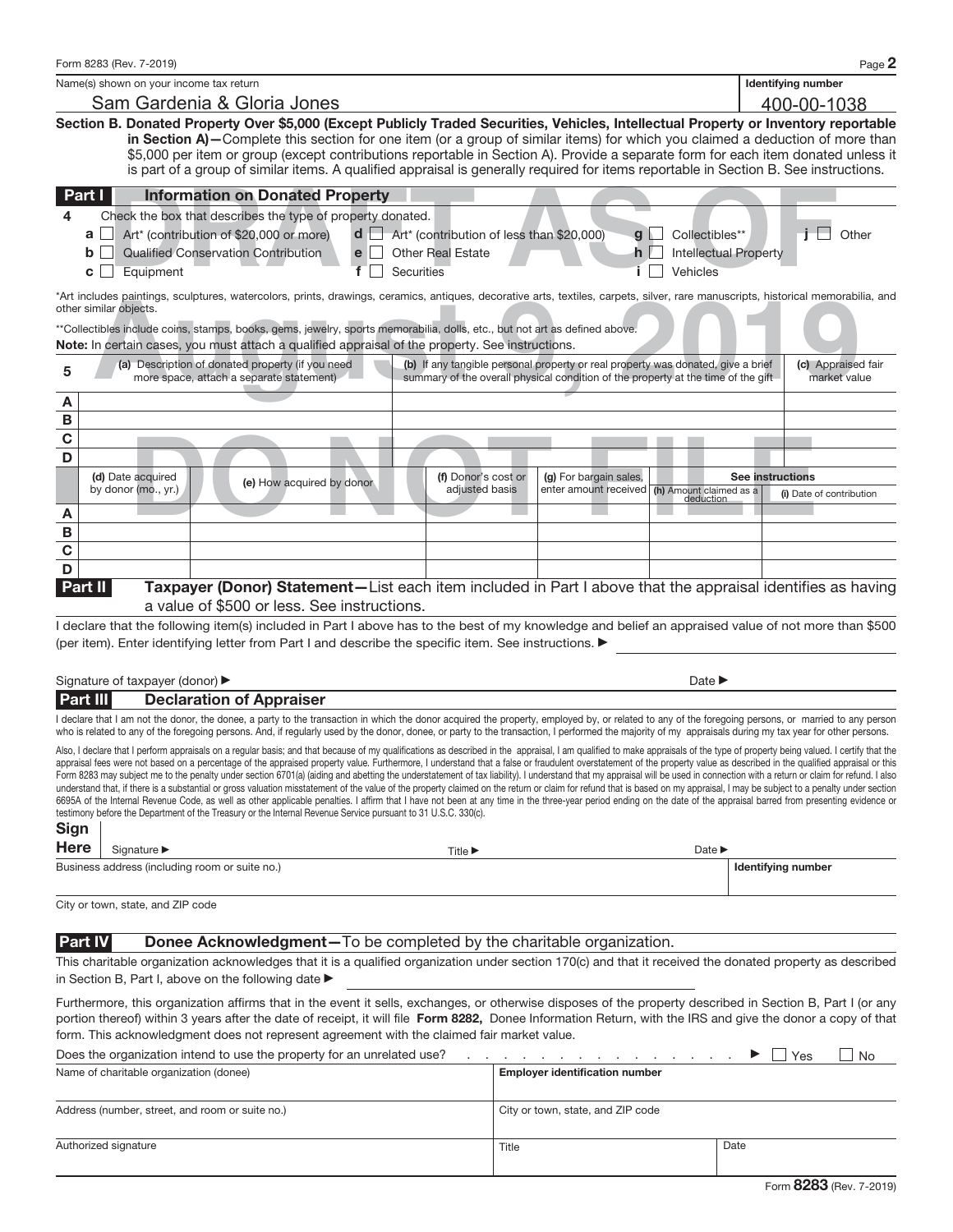|      | o<br>н<br>m<br>O |  |
|------|------------------|--|
| Form |                  |  |

# **Paid Preparer's Due Diligence Checklist**<br>Earned Income Credit (EIC), American Opportunity Tax Credit (AOTC), Child Tax Credit (CTC) (including the Additional

Child Tax Credit (ACTC) and Credit for Other Dependents (ODC)), and Head of Household (HOH) Filing Status ▶ To be completed by preparer and filed with Form 1040, 1040-SR, 1040-NR, 1040-PR, or 1040-SS. ▶ Go to www.irs.gov/Form8867 for instructions and the latest information.

OMB No. 1545-0074 20**19**

Attachment Sequence No. **70** 

Taxpayer name(s) shown on return **Taxpayer identification number**

#### Sam Gardenia & Gloria Jones 400-00-1038

|                   | $\alpha$ of $\alpha$ of $\alpha$ of $\alpha$ of $\alpha$ of $\alpha$                                                                                                                                                                                                                                                                                                                                                                                                                                                                                                                                                                                                                                                                                     |                         |           |     |
|-------------------|----------------------------------------------------------------------------------------------------------------------------------------------------------------------------------------------------------------------------------------------------------------------------------------------------------------------------------------------------------------------------------------------------------------------------------------------------------------------------------------------------------------------------------------------------------------------------------------------------------------------------------------------------------------------------------------------------------------------------------------------------------|-------------------------|-----------|-----|
|                   | Enter preparer's name and PTIN                                                                                                                                                                                                                                                                                                                                                                                                                                                                                                                                                                                                                                                                                                                           |                         |           |     |
|                   | Walter Orchid P00000001                                                                                                                                                                                                                                                                                                                                                                                                                                                                                                                                                                                                                                                                                                                                  |                         |           |     |
| Part I            | <b>Due Diligence Requirements</b>                                                                                                                                                                                                                                                                                                                                                                                                                                                                                                                                                                                                                                                                                                                        |                         |           |     |
|                   | Please check the appropriate box for the credit(s) and/or HOH filing status claimed on the return and complete the related Parts I-V<br>for the benefit(s) claimed (check all that apply).                                                                                                                                                                                                                                                                                                                                                                                                                                                                                                                                                               |                         |           |     |
|                   | $\overline{M}$ EIC<br>$\sqrt{}$ CTC/ACTC/ODC $\Box$ AOTC                                                                                                                                                                                                                                                                                                                                                                                                                                                                                                                                                                                                                                                                                                 |                         | $\Box$    | HOH |
| 1                 | Did you complete the return based on information for tax year 2019 provided by the taxpayer or<br>reasonably obtained by you?<br>design and a state of the state                                                                                                                                                                                                                                                                                                                                                                                                                                                                                                                                                                                         | Yes<br>$\Box'$          | <b>No</b> | N/A |
| $\mathbf{2}$<br>3 | If credits are claimed on the return, did you complete the applicable EIC and/or CTC/ACTC/ODC<br>worksheets found in the Form 1040, 1040-SR, 1040-NR, 1040-PR, or 1040-SS instructions, and/or the<br>AOTC worksheet found in the Form 8863 instructions, or your own worksheet(s) that provides the same<br>information, and all related forms and schedules for each credit claimed?<br>the contract of the contract of<br>v<br>Did you satisfy the knowledge requirement? To meet the knowledge requirement, you must do both of<br>the following.                                                                                                                                                                                                    | $\Delta$                |           |     |
|                   | • Interview the taxpayer, ask questions, and contemporaneously document the taxpayer's responses to<br>determine that the taxpayer is eligible to claim the credit(s) and/or HOH filing status.<br>. Review information to determine that the taxpayer is eligible to claim the credit(s) and/or HOH filing<br>status and to compute the amount(s) of any credit(s) $\ldots$ $\ldots$ $\ldots$ $\ldots$                                                                                                                                                                                                                                                                                                                                                  | $\triangledown$         |           |     |
| 4                 | Did any information provided by the taxpayer or a third party for use in preparing the return, or<br>information reasonably known to you, appear to be incorrect, incomplete, or inconsistent? (If "Yes,"<br>answer questions 4a and 4b. If "No," go to question 5.)<br>والمتعاون والمتعاون والمتعاون والمتعاون والمتعاون                                                                                                                                                                                                                                                                                                                                                                                                                                |                         | ☑         |     |
| a<br>b            | Did you make reasonable inquiries to determine the correct, complete, and consistent information? .<br>Did you contemporaneously document your inquiries? (Documentation should include the questions<br>you asked, whom you asked, when you asked, the information that was provided, and the impact the<br>information had on your preparation of the return.) $\cdots$ $\cdots$ $\cdots$ $\cdots$                                                                                                                                                                                                                                                                                                                                                     | $\vert \ \ \vert$       |           |     |
| 5                 | Did you satisfy the record retention requirement? To meet the record retention requirement, you must<br>keep a copy of your documentation referenced in 4b, a copy of this Form 8867, a copy of any<br>applicable worksheet(s), a record of how, when, and from whom the information used to prepare Form<br>8867 and any applicable worksheet(s) was obtained, and a copy of any document(s) provided by the<br>taxpayer that you relied on to determine eligibility for the credit(s) and/or HOH filing status or to<br>design and contract the contract of the contract of the contract of the contract of the contract of the contract of the contract of the contract of the contract of the contract of the contract of the contract of the contra |                         |           |     |
|                   | compute the amount(s) of the credit(s)                                                                                                                                                                                                                                                                                                                                                                                                                                                                                                                                                                                                                                                                                                                   | $\triangledown$         |           |     |
|                   | List those documents, if any, that you relied on.                                                                                                                                                                                                                                                                                                                                                                                                                                                                                                                                                                                                                                                                                                        |                         |           |     |
|                   |                                                                                                                                                                                                                                                                                                                                                                                                                                                                                                                                                                                                                                                                                                                                                          |                         |           |     |
| 6                 | Did you ask the taxpayer whether he/she could provide documentation to substantiate eligibility for the<br>credit(s) and/or HOH filing status and the amount(s) of any credit(s) claimed on the return if his/her<br>return is selected for audit?                                                                                                                                                                                                                                                                                                                                                                                                                                                                                                       | $\boxtimes$             |           |     |
| 7                 | Did you ask the taxpayer if any of these credits were disallowed or reduced in a previous year?<br>(If credits were disallowed or reduced, go to question 7a; if not, go to question 8.)                                                                                                                                                                                                                                                                                                                                                                                                                                                                                                                                                                 | $\overline{\mathbf{z}}$ |           |     |
| a                 | Did you complete the required recertification Form 8862?                                                                                                                                                                                                                                                                                                                                                                                                                                                                                                                                                                                                                                                                                                 | П                       |           |     |
| 8                 | If the taxpayer is reporting self-employment income, did you ask questions to prepare a complete and<br>correct Schedule C (Form 1040 or 1040-SR)?                                                                                                                                                                                                                                                                                                                                                                                                                                                                                                                                                                                                       | $\nabla$                |           |     |

**For Paperwork Reduction Act Notice, see separate instructions.** Cat. No. 26142H Form 8867 (2019)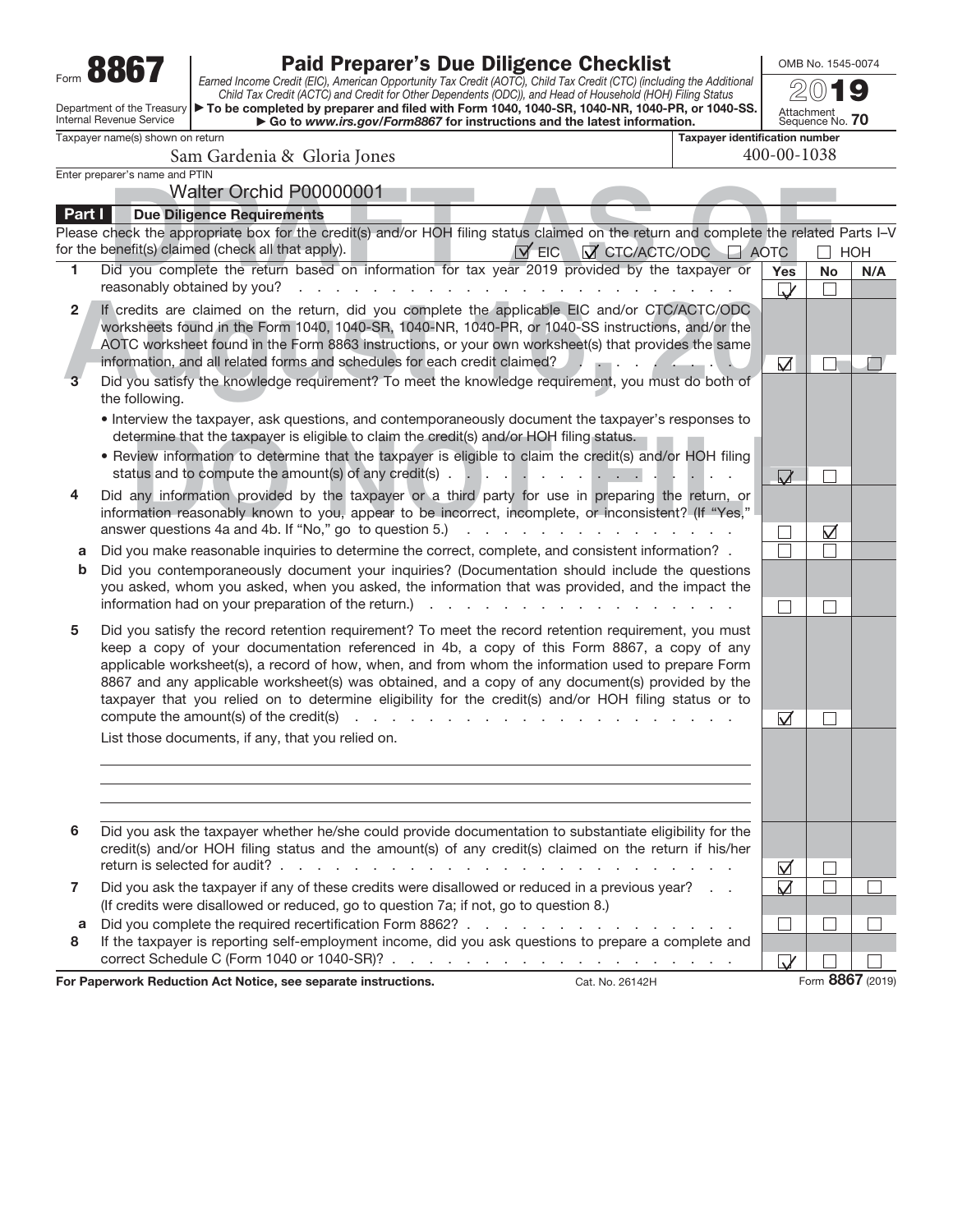|              | Form 8867 (2019)                                                                                                                                                                                                                                                                                                 |                 |            | Page 2               |
|--------------|------------------------------------------------------------------------------------------------------------------------------------------------------------------------------------------------------------------------------------------------------------------------------------------------------------------|-----------------|------------|----------------------|
| Part II      | Due Diligence Questions for Returns Claiming EIC (If the return does not claim EIC, go to Part III.)                                                                                                                                                                                                             |                 |            |                      |
| 9а           | Have you determined that the taxpayer is, in fact, eligible to claim the EIC for the number of qualifying                                                                                                                                                                                                        | <b>Yes</b>      | No         | N/A                  |
|              | children claimed, or is eligible to claim the EIC without a qualifying child? (Skip 9b and 9c if the taxpayer                                                                                                                                                                                                    | ☑               |            |                      |
| b            | Did you ask the taxpayer if the child lived with the taxpayer for over half of the year, even if the taxpayer                                                                                                                                                                                                    |                 |            |                      |
|              | has supported the child the entire year?.<br>the contract of the contract of the contract of the contract of the contract of                                                                                                                                                                                     | $\triangledown$ |            |                      |
| C            | Did you explain to the taxpayer the rules about claiming the EIC when a child is the qualifying child of                                                                                                                                                                                                         |                 |            |                      |
|              |                                                                                                                                                                                                                                                                                                                  |                 |            | $\Box'$              |
| Part III     | Due Diligence Questions for Returns Claiming CTC/ACTC/ODC (If the return does not claim CTC, ACTC, or ODC, go<br>to Part IV.)                                                                                                                                                                                    |                 |            |                      |
| 10           | Have you determined that each qualifying person for the CTC/ACTC/ODC is the taxpayer's dependent who is                                                                                                                                                                                                          | Yes             | <b>No</b>  | N/A                  |
| 11           | Did you explain to the taxpayer that he/she may not claim the CTC/ACTC if the taxpayer has not lived                                                                                                                                                                                                             |                 |            |                      |
|              | with the child for over half of the year, even if the taxpayer has supported the child, unless the child's<br>custodial parent has released a claim to exemption for the child?                                                                                                                                  |                 |            |                      |
| 12           | Did you explain to the taxpayer the rules about claiming the CTC/ACTC/ODC for a child of divorced or                                                                                                                                                                                                             | $\Box$          |            | $\blacktriangledown$ |
|              | separated parents (or parents who live apart), including any requirement to attach a Form 8332 or similar                                                                                                                                                                                                        |                 |            |                      |
|              | statement to the return?                                                                                                                                                                                                                                                                                         |                 |            | $\triangledown$      |
| Part IV      | Due Diligence Questions for Returns Claiming AOTC (If the return does not claim AOTC, go to Part V.)                                                                                                                                                                                                             |                 |            |                      |
| 13           | Did the taxpayer provide substantiation for the credit, such as a Form 1098-T and/or receipts for the qualified                                                                                                                                                                                                  |                 | <b>Yes</b> | No                   |
|              |                                                                                                                                                                                                                                                                                                                  |                 |            |                      |
| Part V<br>14 | Due Diligence Questions for Claiming HOH (If the return does not claim HOH filing status, go to Part VI.)<br>Have you determined that the taxpayer was unmarried or considered unmarried on the last day of the tax year                                                                                         |                 |            |                      |
|              | and provided more than half of the cost of keeping up a home for the year for a qualifying person?<br>and the state of the state                                                                                                                                                                                 |                 | <b>Yes</b> | No                   |
| Part VI      | <b>Eligibility Certification</b>                                                                                                                                                                                                                                                                                 |                 |            |                      |
|              | You will have complied with all due diligence requirements for claiming the applicable credit(s) and/or HOH filing                                                                                                                                                                                               |                 |            |                      |
|              | status on the return of the taxpayer identified above if you:                                                                                                                                                                                                                                                    |                 |            |                      |
|              | A. Interview the taxpayer, ask adequate questions, contemporaneously document the taxpayer's responses on the return or<br>in your notes, review adequate information to determine if the taxpayer is eligible to claim the credit(s) and/or HOH filing<br>status and to compute the amount(s) of the credit(s); |                 |            |                      |
|              | B. Complete this Form 8867 truthfully and accurately and complete the actions described in this checklist for any applicable<br>credit(s) claimed and HOH filing status, if claimed;                                                                                                                             |                 |            |                      |
|              | C. Submit Form 8867 in the manner required; and                                                                                                                                                                                                                                                                  |                 |            |                      |
|              | D. Keep all five of the following records for 3 years from the latest of the dates specified in the Form 8867 instructions under<br>Document Retention.                                                                                                                                                          |                 |            |                      |
|              | 1. A copy of this Form 8867;                                                                                                                                                                                                                                                                                     |                 |            |                      |
|              | 2. The applicable worksheet(s) or your own worksheet(s) for any credit(s) claimed;<br>3. Copies of any documents provided by the taxpayer on which you relied to determine the taxpayer's eligibility for the<br>credit(s) and/or HOH filing status and to compute the amount(s) of the credit(s);               |                 |            |                      |
|              | 4. A record of how, when, and from whom the information used to prepare this form and the applicable worksheet(s) was<br>obtained; and                                                                                                                                                                           |                 |            |                      |
|              | 5. A record of any additional information you relied upon, including questions you asked and the taxpayer's responses, to<br>determine the taxpayer's eligibility for the credit(s) and/or, HOH filing status and to compute the amount(s) of the credit(s).                                                     |                 |            |                      |
|              | If you have not complied with all due diligence requirements, you may have to pay a \$530 penalty for each failure to                                                                                                                                                                                            |                 |            |                      |

**comply related to a claim of an applicable credit or HOH filing status.**

**15** Do you certify that all of the answers on this Form 8867 are, to the best of your knowledge, true, correct, and  $\gamma_{es}$  No complete? .................................  $\overline{\mathsf{w}}$  $\Box$